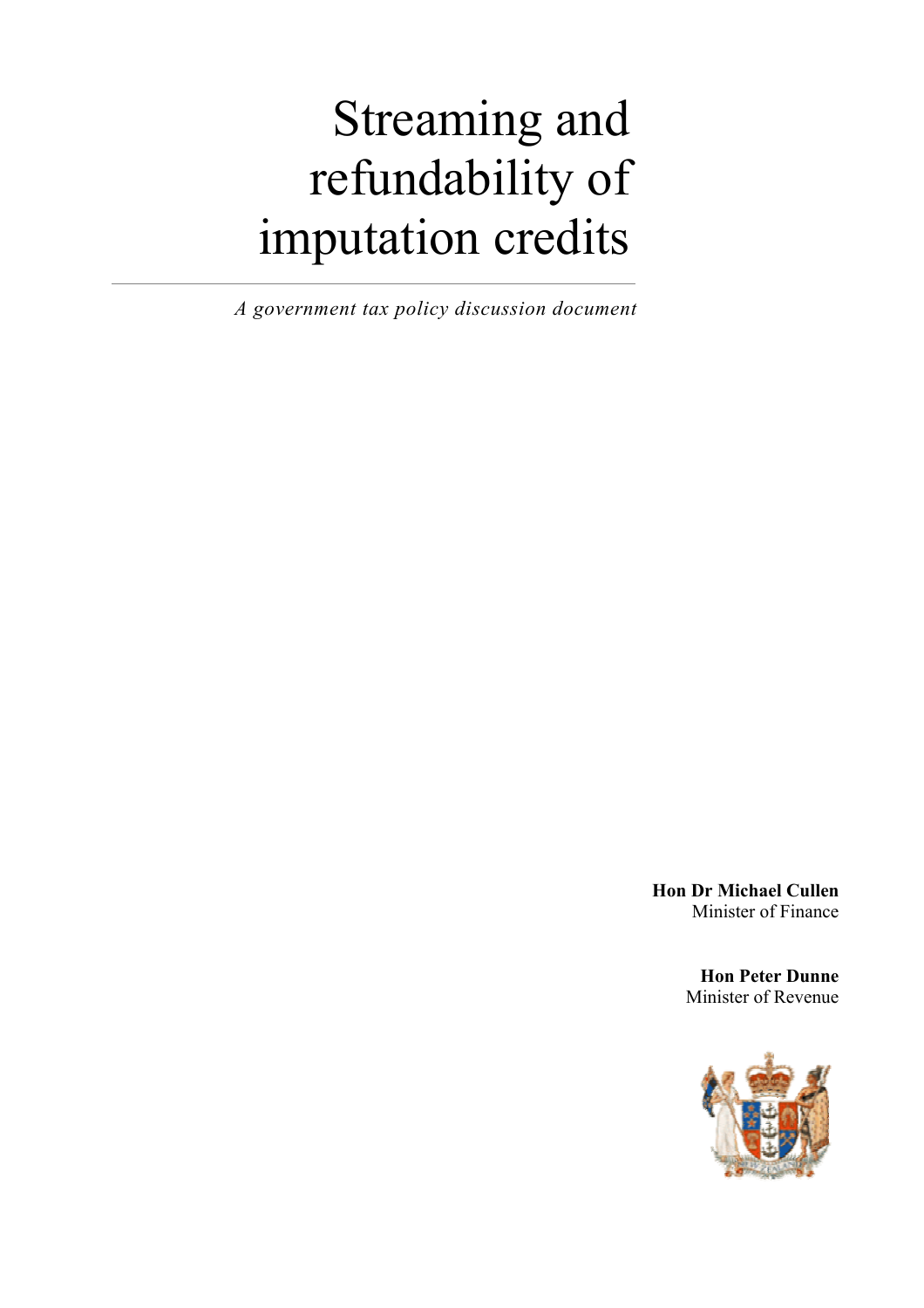First published in August 2008 by the Policy Advice Division of Inland Revenue, PO Box 2198, Wellington 6140.

Streaming and refundability of imputation credits: a government tax policy discussion document. ISBN 978-0-478-27168-3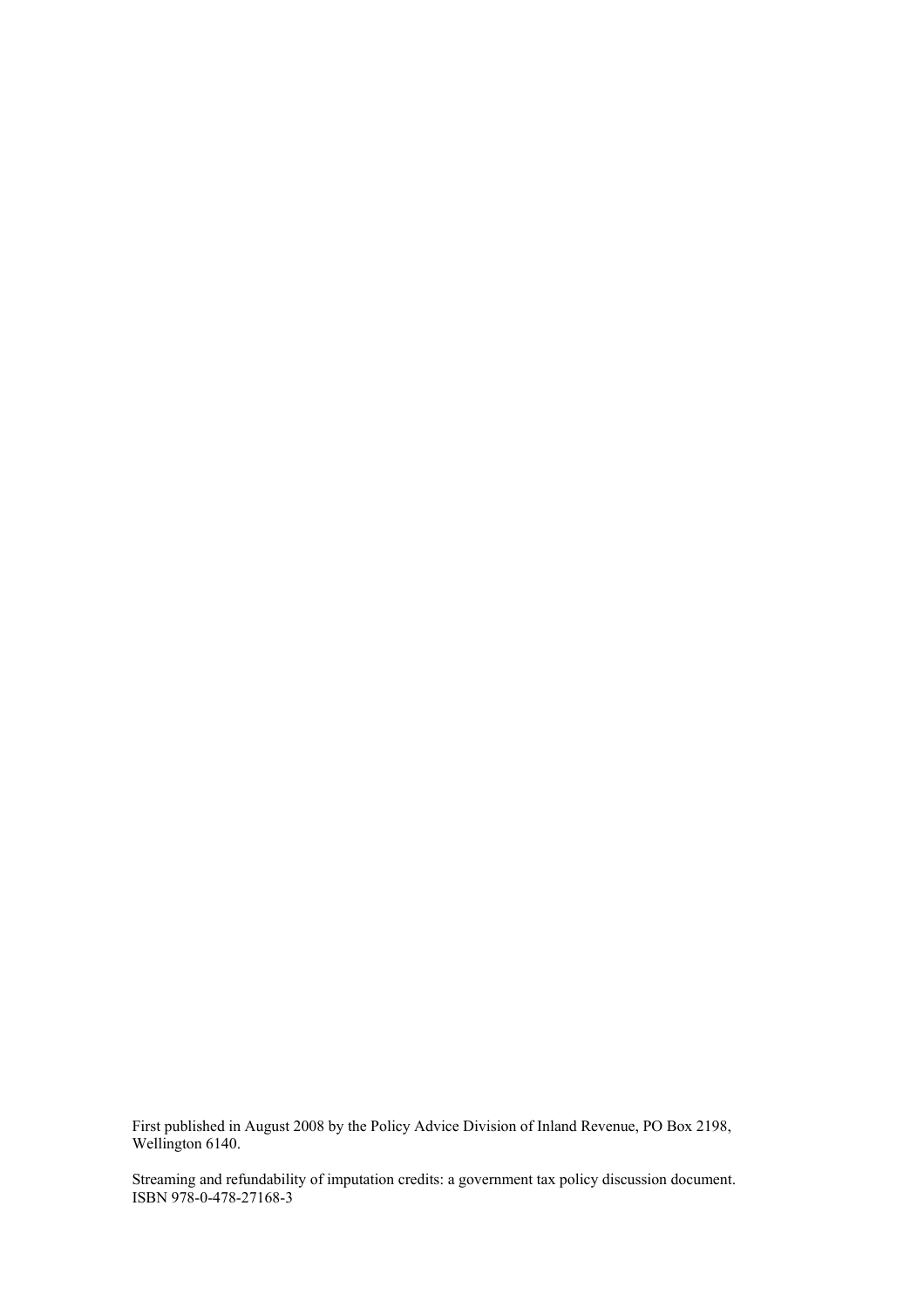# **CONTENTS**

| <b>CHAPTER 1</b> | <b>Introduction</b>                                                                                                                        | $\mathbf{1}$   |
|------------------|--------------------------------------------------------------------------------------------------------------------------------------------|----------------|
|                  | Scope of discussion document                                                                                                               | $\mathbf{1}$   |
|                  | Relation to review of international tax rules                                                                                              | $\overline{3}$ |
|                  | Mutual recognition                                                                                                                         | $\overline{3}$ |
|                  | How to make a submission                                                                                                                   | $\overline{4}$ |
| <b>CHAPTER 2</b> | What is streaming and why have rules to prevent it?                                                                                        | 5              |
|                  | What is streaming?                                                                                                                         | 5              |
|                  | Why have rules preventing streaming?                                                                                                       | 6              |
|                  | What would the cost be if there were no anti-streaming provisions?                                                                         | 10             |
|                  | Do current rules preventing streaming get in the way of valid                                                                              |                |
|                  | commercial transactions?                                                                                                                   | 13             |
|                  | Impact on capital markets                                                                                                                  | 16             |
| <b>CHAPTER 3</b> | Options for improving the current anti-streaming rules                                                                                     | 18             |
|                  | How will the government judge suggestions for change?                                                                                      | 18             |
|                  | Relationship with Australian rules                                                                                                         | 19             |
|                  | New Zealand's current anti-streaming rules                                                                                                 | 20             |
|                  | General anti-avoidance rules                                                                                                               | 21             |
|                  | What are the private sector's concerns about the current rules?                                                                            | 22             |
| <b>CHAPTER 4</b> | <b>Rethinking the refund rules</b>                                                                                                         | 27             |
|                  | Current policy on refunding imputation credits                                                                                             | 28             |
|                  | The case for refunding imputation credits to tax-exempt organisations<br>The case for refunding imputation credits to taxpayers with lower | 29             |
|                  | marginal tax rates or those with losses                                                                                                    | 30             |
|                  | Important considerations for refunding imputation credits                                                                                  | 31             |
|                  | Matters for consultation                                                                                                                   | 33             |
| <b>APPENDIX</b>  | <b>Australian anti-streaming rules</b>                                                                                                     | 34             |
| <b>GLOSSARY</b>  |                                                                                                                                            | 37             |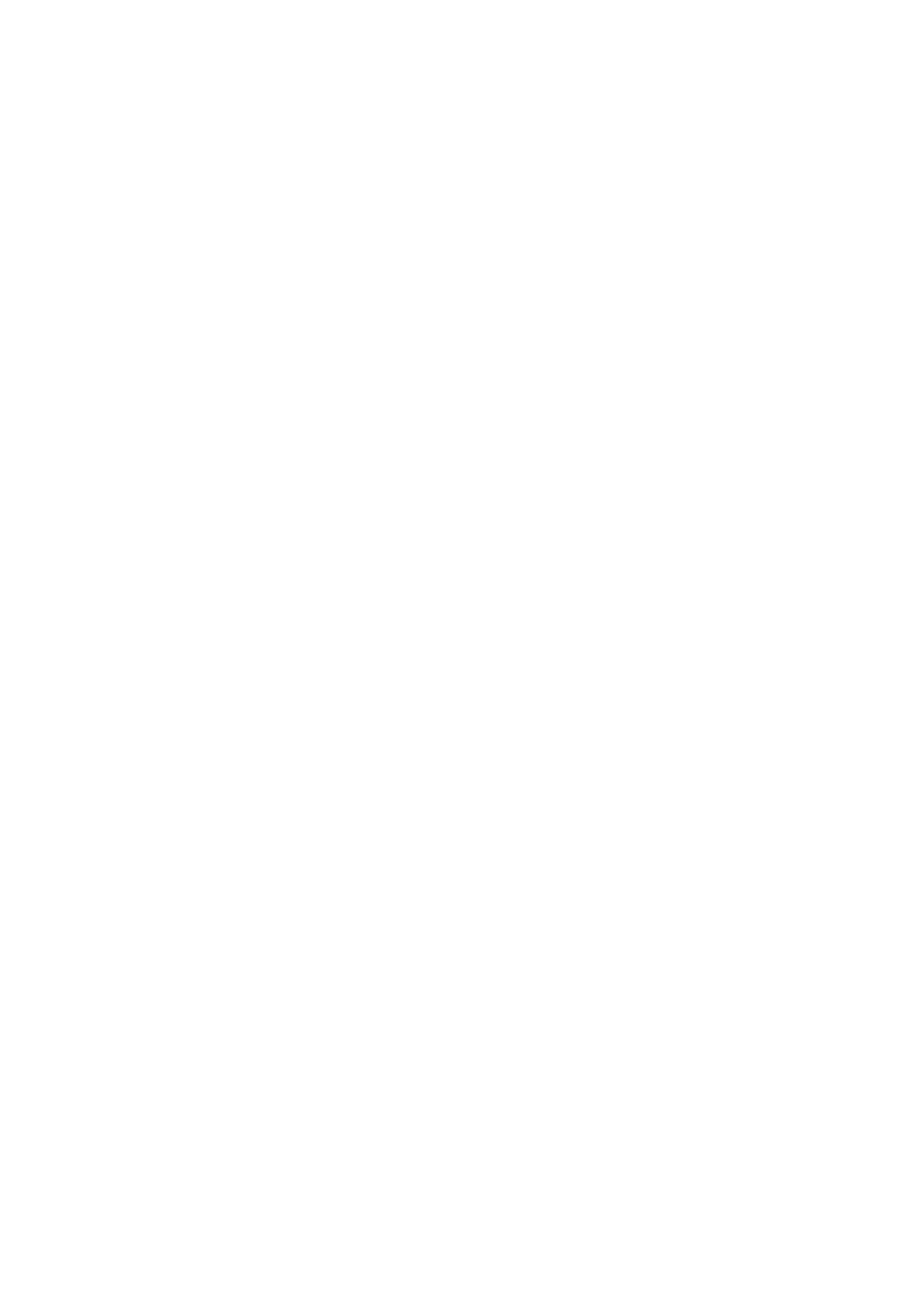# **CHAPTER 1**

## **Introduction**

- <span id="page-4-0"></span>1.1 Imputation is central to New Zealand's tax system. Every resident company, independent of size, is affected by the imputation tax credit rules, and every shareholder in a New Zealand company is eligible to receive imputation credits.
- 1.2 Imputation is a mechanism that allows credit for income tax paid at the company level to be passed through to shareholders on dividends paid by the company. Resident shareholders may use the imputation credits attached to their dividends to reduce the amount of New Zealand tax they pay, which means that the company tax is essentially a withholding tax for New Zealandresident taxpaying shareholders. However, because surplus imputation credits cannot be refunded to shareholders, the company tax is a final tax for shareholders who do not pay income tax in New Zealand – non-resident shareholders and New Zealand-resident shareholders that are tax-exempt, such as charities. They have no final New Zealand tax liability against which to offset the imputation credits.

#### **Scope of discussion document**

- 1.3 This discussion document is very much a problem definition exercise that seeks the public's views on certain features of New Zealand's imputation system concerning the question of who can use imputation credits. The government is not reviewing whether to retain an imputation system, which will remain an integral part of the New Zealand tax system.
- 1.4 The main areas of interest in this review are the rules relating to streaming of imputation credits, which means directing them to shareholders who can use them, and the refundability of imputation credits, an issue of particular importance to charities.
- 1.5 Key objectives for the government when considering the areas addressed by this review are:
	- keeping the company tax system as close to a fully integrated system as possible – that is, as far as possible, taxing income derived through companies at the tax rates of the shareholders who own the company at the time the income is derived;
	- ensuring that New Zealand source-basis taxation is retained that is, taxing non-residents on the income that is derived through their investments in New Zealand;
	- ensuring that the relevant rules do not stand in the way of legitimate business transactions; and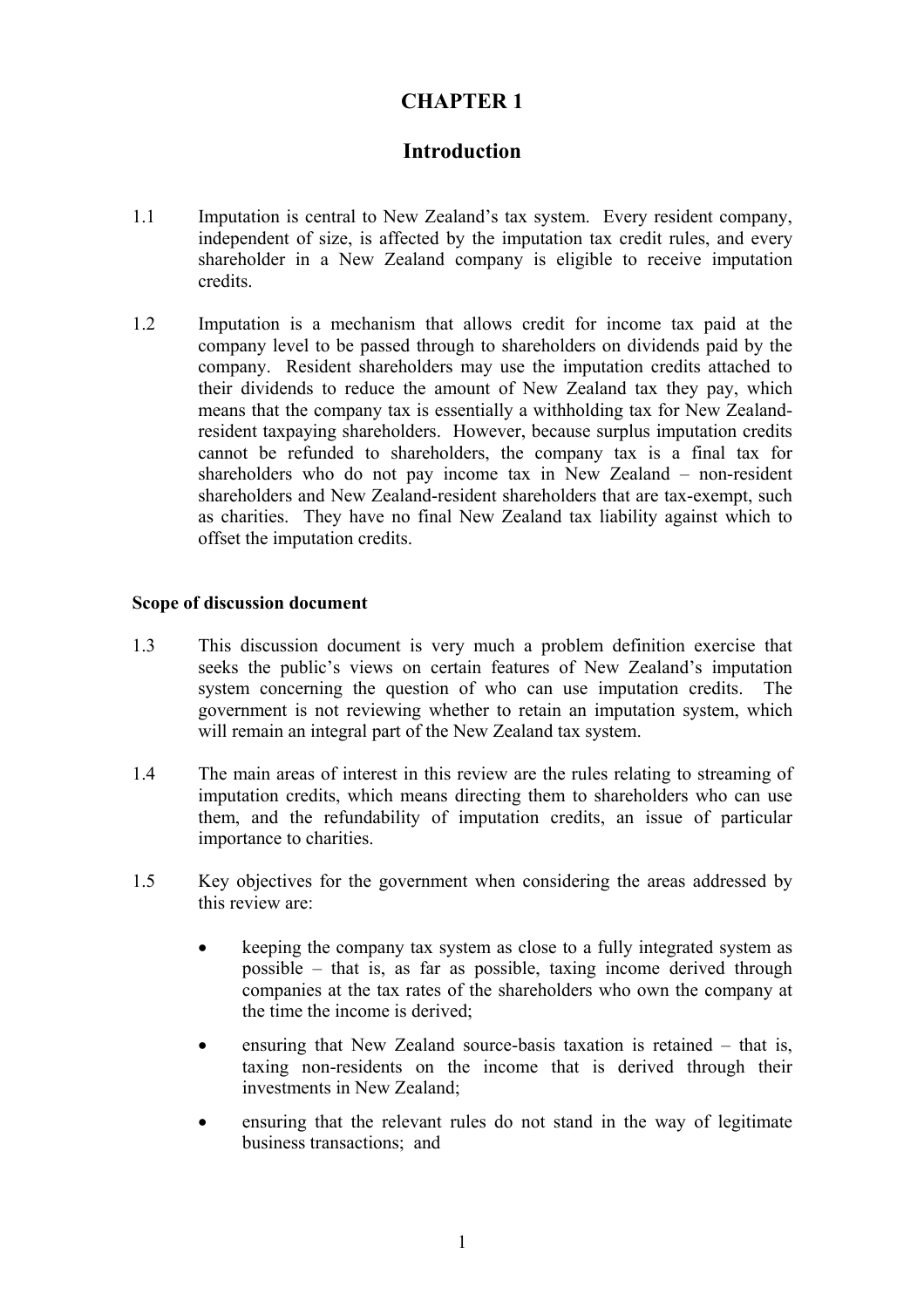- continuing to provide a "belt and braces" approach to reducing incentives for company tax to be avoided by continuing to tax domestic shareholders on their unimputed dividends.
- 1.6 At times there may be conflicts between these objectives that will need to be resolved.
- 1.7 This discussion document is the first step in a process of consultation on possible improvements to the imputation system. The document describes the policy behind the current rules and seeks views on whether there are problems with these rules, and especially whether they impede legitimate business activity. It also seeks readers' views on whether there are better options that meet the government's objectives but work more smoothly and provide greater certainty in practice.
- 1.8 It is important to understand the issues before concrete proposals are developed, so the government invites submissions from interested parties on these important areas of our imputation system. Following consideration of submissions, the government may develop detailed proposals and consult further on any such proposals.
- 1.9 Chapter 2 considers what streaming is and why we have rules to prevent it. It covers why allowing the streaming of imputation credits to those who can use them can be contrary to the government's objectives. It invites submissions on whether not allowing streaming can stand in the way of valid business transactions.
- 1.10 Chapter 3 considers the current rules on streaming and seeks views on whether they create significant costs or uncertainties for business. It seeks views on possible improvements to these rules.
- 1.11 Chapter 4 examines the question of refunding imputation credits, which is not available under the current rules. The chapter sets out the basis for this approach and discusses the concerns raised by the possibility of allowing refunds and how that would fit with the government's objectives. The question of refunds is of particular interest to the charitable sector. At present, charities that receive imputation credits with their New Zealand dividends are not able to use them given that they are exempt from New Zealand income tax. This is likely to bias their investment decisions away from New Zealand shares.
- 1.12 The matters outlined in this discussion document need to be considered in their entirety, since design changes in one area of the imputation system would put pressure on other areas of the system. For example, allowing imputation credits to be refunded in some circumstances would tend to place greater pressure on measures that protect against streaming. For this reason, the government would appreciate feedback that considers coherent packages of possible reforms and clearly communicates the submitters' priorities.
- 1.13 There are two general issues that warrant some introductory comments: the relationship between the imputation review and the continuing review of New Zealand's international tax rules, and mutual recognition of imputation and franking credits between Australia and New Zealand.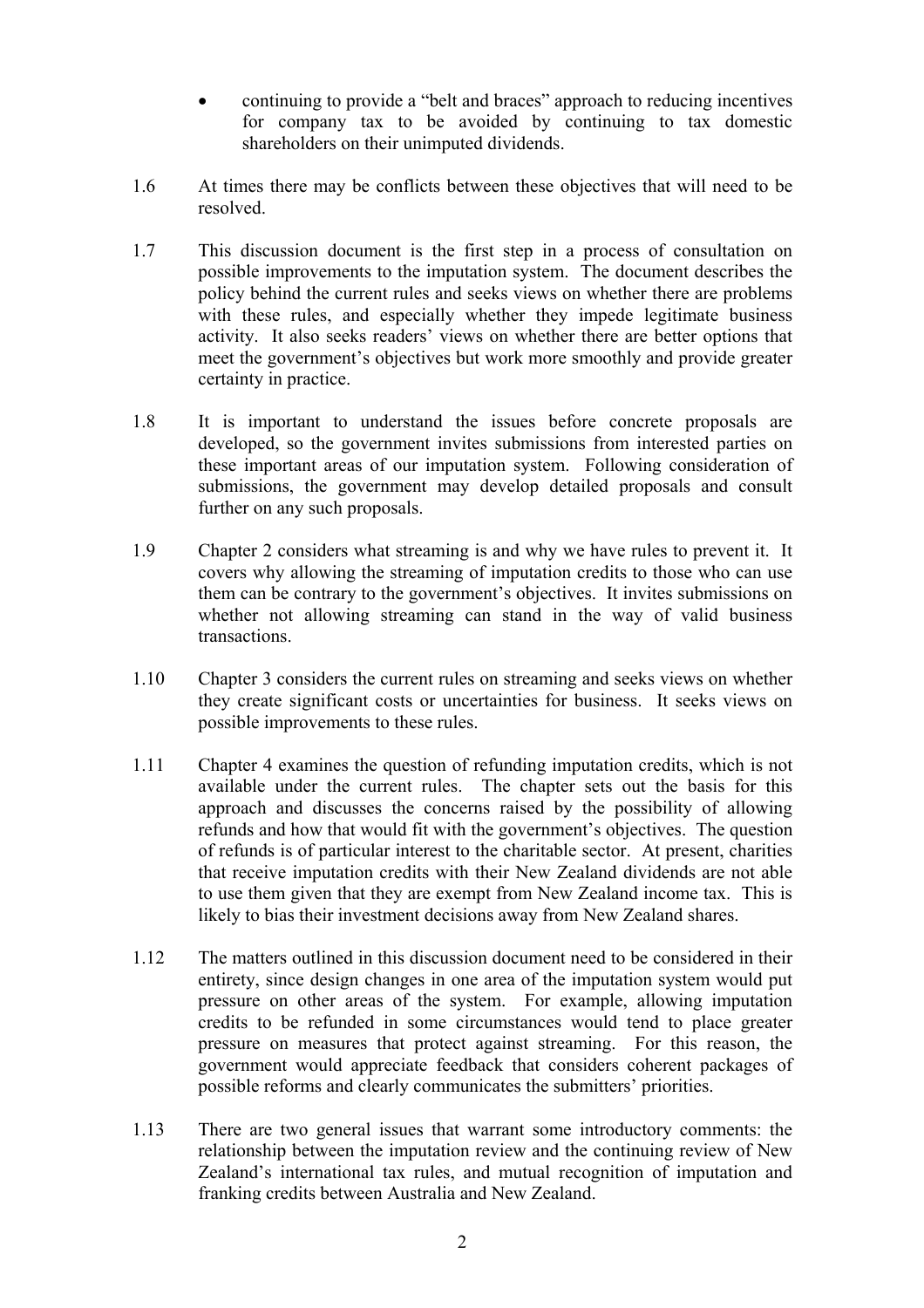#### <span id="page-6-0"></span>**Relation to review of international tax rules**

- 1.14 Some commentators have argued that New Zealand's imputation system is inconsistent with the direction of the reform of our international tax rules, which has been to exempt the offshore active income of controlled foreign companies, in keeping with the practice of other OECD countries. However, that is a misunderstanding of the objectives behind the international review, the aim of which has not been to provide incentives for offshore investment ahead of investment in New Zealand. Nor is there any overarching principal that offshore income should be exempt.
- 1.15 Instead the exemption of offshore active income, which is the subject of legislation currently before Parliament, reflects an acceptance that if New Zealand attempts to tax the active income of its CFCs much more harshly than other countries do, New Zealand firms that want to internationalise will have incentives to migrate to countries that have more favourable tax rules. That is clearly not in New Zealand's best interest.
- 1.16 Without the proposed legislative changes, firms looking to expand offshore might well have found it more attractive to base their head offices in a country such as Australia, which exempts offshore active income. The aim of the reform of our international tax rules has been to remove this bias.
- 1.17 There is no reason, however, for this income to be exempt from tax when it is distributed to shareholders in the form of dividends.
- 1.18 If a company migrates from New Zealand, any New Zealand portfolio shareholders will pay tax either through the fair dividend rate system or, if the company is listed in Australia, on any dividends received from the company. Taxing unimputed dividends in New Zealand is unlikely to make it more attractive for firms to migrate offshore. Moreover, it has allowed our proposed international rules to be less onerous than would otherwise be the case.
- 1.19 The imputation rules offer incentives for New Zealand-owned firms to pay tax in New Zealand because they can offer imputation credits to New Zealand shareholders. That provides some safeguards against erosion of the domestic tax base.

#### **Mutual recognition**

1.20 A major issue which is outside the scope of this review is the possibility of introducing a system of mutual recognition of imputation and franking credits between Australia and New Zealand, the subject of a joint media statement from the Australian Treasurer and the New Zealand Minister of Finance in July. In the government's view, mutual recognition would increase the efficiency of trans-Tasman investment decisions and reduce incentives for the streaming of profits between the two countries. The Australian Treasurer, Mr Swan, has stated that the Australian government has an open mind on the question of whether or not to enter into a bilateral agreement on mutual recognition with New Zealand. He has invited the New Zealand Treasury to make a submission on this issue to the review known as *Australia's Future Tax*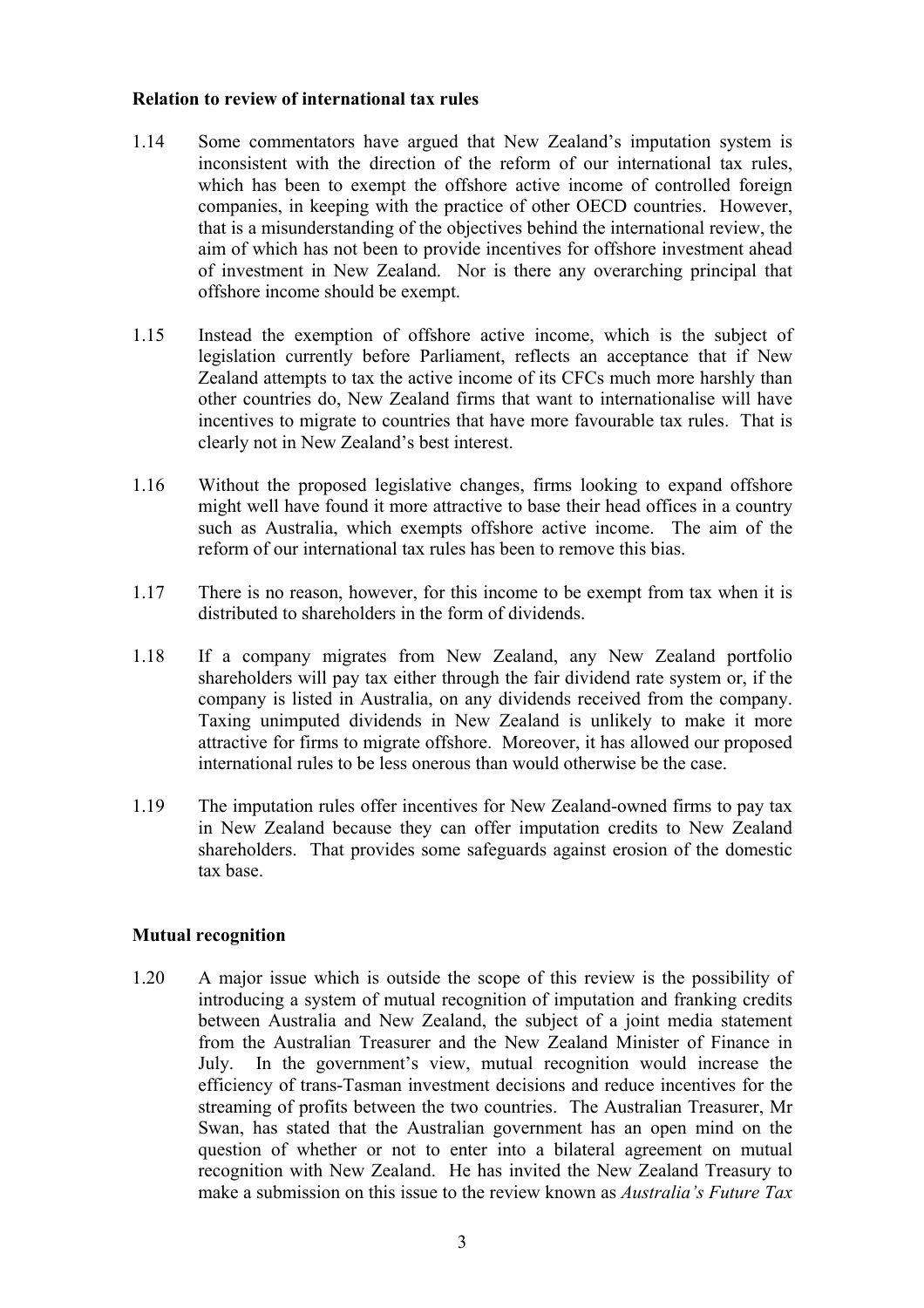*System*, which was recently established by the Federal Labor Government. Its final report is expected by the end of 2009.

- <span id="page-7-0"></span>1.21 The government believes that for mutual recognition to proceed, it would not be necessary to achieve complete harmonisation of our respective imputation systems. It would, however, be attractive for our systems to be aligned as much as is feasible and consistent with each country's policy goals. The possibility of introducing mutual recognition might also place constraints on policy reform options that would make Australia less comfortable with entering into such an agreement.
- 1.22 The question arises of why issue a discussion document on imputation at this stage when there is so much uncertainty as to future developments. On this point, the purpose of this document is to make sure that private sector concerns about the imputation system are clearly understood by the government before further work is undertaken in this area. This will be useful irrespective of the future direction on mutual recognition.

#### **How to make a submission**

1.23 The government invites submissions on the issues raised in this discussion document. Submissions should be made by 10 October 2008 and be addressed to:

Imputation review C/- Deputy Commissioner, Policy Policy Advice Division Inland Revenue Department PO Box 2198 Wellington

Or email policy.webmaster@ird.govt.nz with "Imputation review" in the subject line.

- 1.24 Submissions should include a brief summary of major points and recommendations. They should also indicated whether it would be acceptable for Inland Revenue and Treasury officials to contact those making the submission to discuss the points raised, if required.
- 1.25 Submissions may be the subject of a request under the Official Information Act 1982, which may result in their publication. The withholding of particular submissions on the grounds of privacy, or for any other reason, will be determined in accordance with that Act. Those making a submission who consider there is any part of it that should properly be withheld under the Act should clearly indicate this.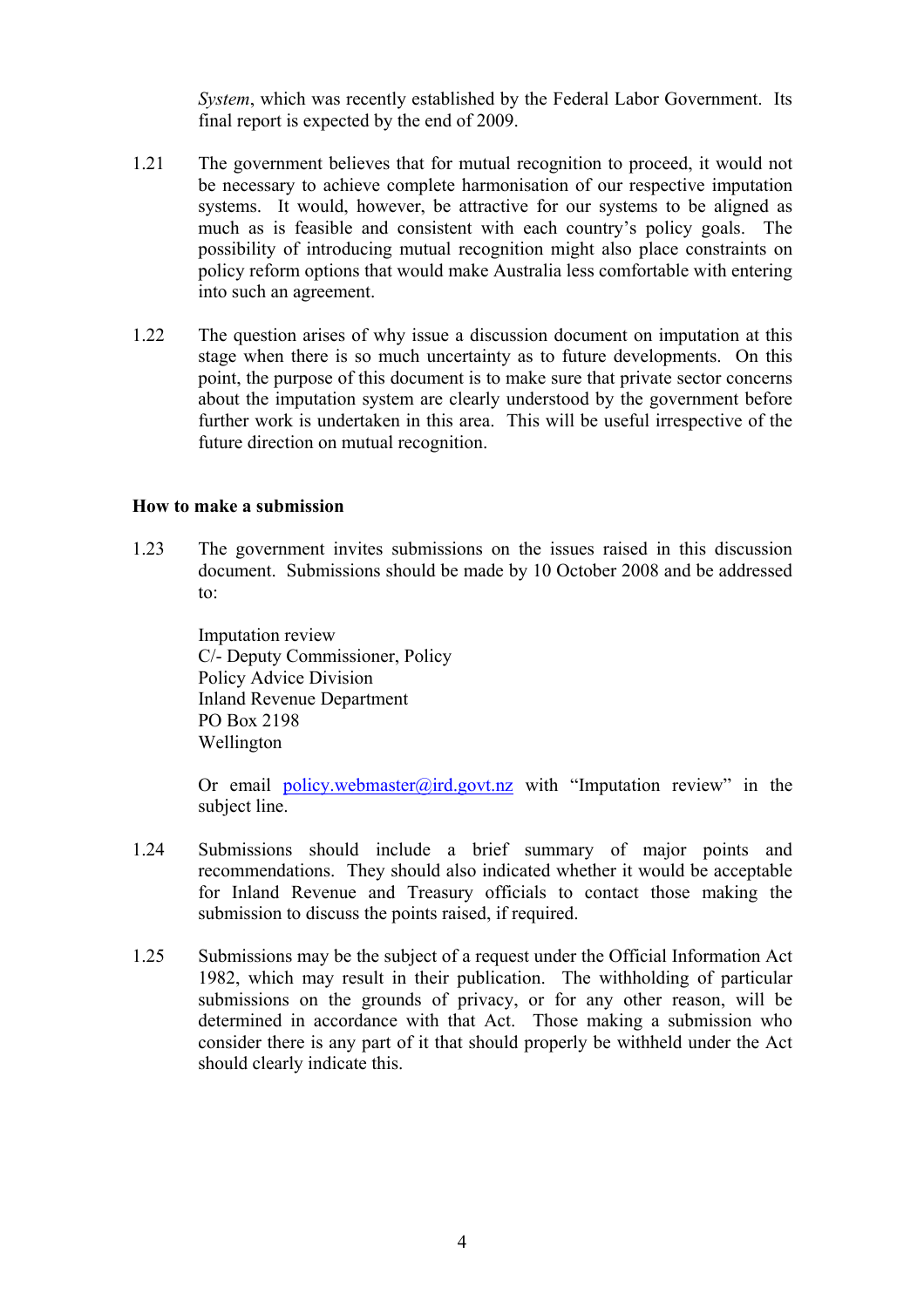# **CHAPTER 2**

# <span id="page-8-0"></span>**What is streaming and why have rules to prevent it?**

#### **Matters for discussion**

This chapter discusses imputation streaming and the reason we have rules preventing it.

Allowing streaming would conflict with a number of the key objectives of the review, including that of keeping the company tax system as close to a fully integrated tax system as possible. At the same time, preventing streaming may also stand in the way of legitimate business transactions.

The government seeks comment on the following matters:

- Do the current anti-streaming rules create particularly difficult problems for companies or shareholders?
- What are the pros and cons of allowing streaming in limited circumstances?
- 2.1 Under current law there are rules to prevent the streaming of imputation credits to particular shareholders, which are discussed in Chapter 3. This chapter describes the concept of streaming in the context of our current imputation system. It explains why our rules seek to prevent streaming. It also considers whether this approach is appropriate and, in particular whether there are situations where streaming should be allowed.

## **What is streaming?**

- 2.2 New Zealand-resident companies earn imputation credits from the payment of their company tax and from the imputation credits attached to dividends they receive from other New Zealand-resident companies. These credits can be attached by the company to dividends paid to its shareholders.
- 2.3 The value of imputation credits will not be the same for all shareholders. For some shareholders imputation credits have little or no value. New Zealandresident shareholders that pay tax can use the credits to reduce their New Zealand tax payable. However, foreign shareholders have no New Zealand income tax against which to apply imputation credits, and tax-exempt New Zealand shareholders do not benefit from imputation credits.
- 2.4 This creates an incentive to direct the credits to those shareholders best able to use them, a practice commonly called dividend or imputation credit "streaming". Rules preventing streaming support a number of the key objectives of the imputation system.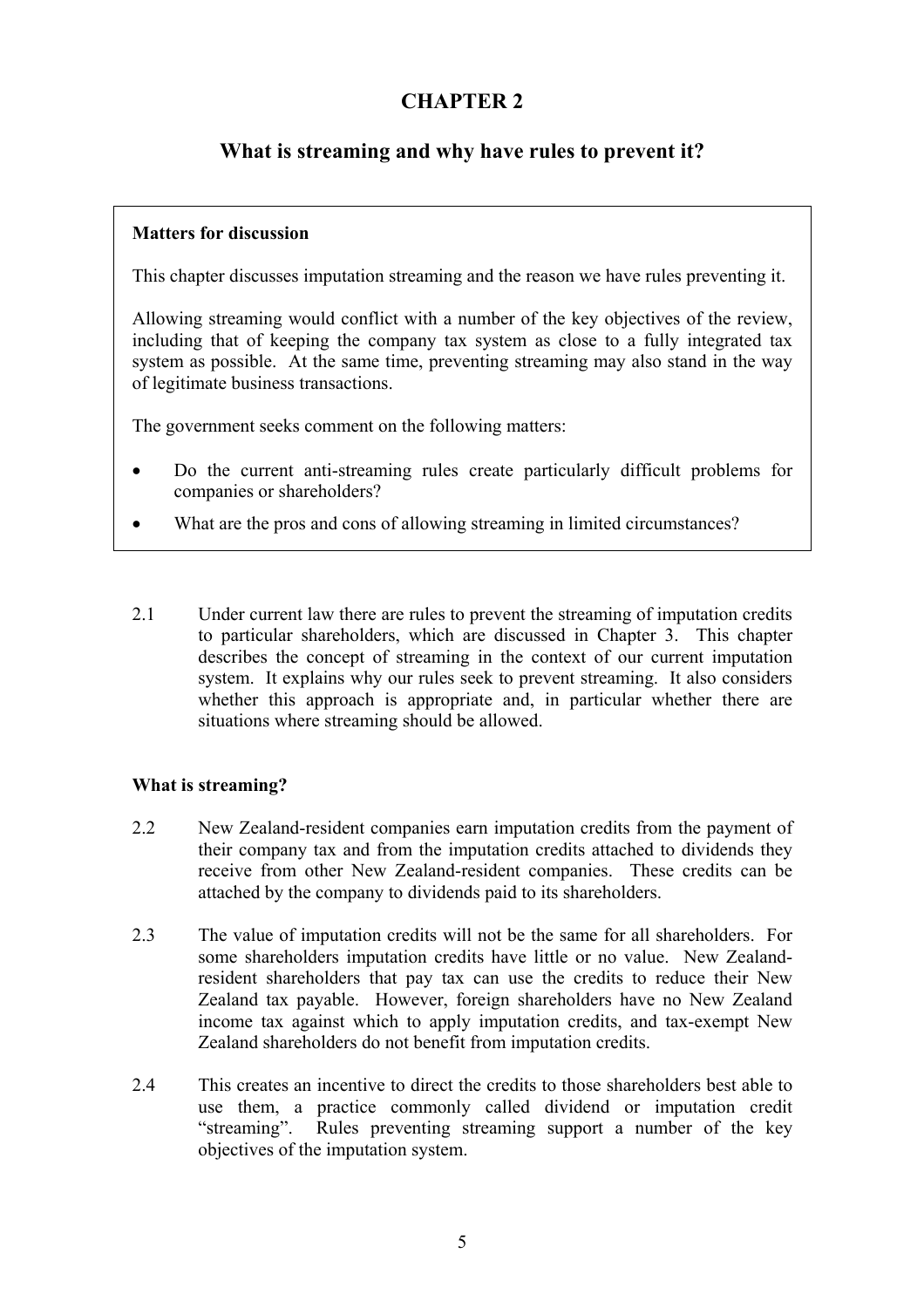#### **Why have rules preventing streaming?**

2.5 Chapter 1 set out the government's objectives, which include ensuring that New Zealand's tax system remains as close to a fully integrated tax system as possible, New Zealand source-basis taxation is retained and income that has not borne company tax is subject to shareholder tax to provide a "belt and braces" approach to protecting the tax base. Abandoning any rules preventing streaming and instead allowing unlimited streaming would be inconsistent with these objectives. This is best illustrated by way of examples.

#### *Example 1 – How unlimited streaming undermines integration principle*

- 2.6 Consider a company owned by two shareholders, each of whom has a 50 percent shareholding. One is a domestic resident taxed at a rate of 33% and the other is a non-resident. The company earns \$100 of New Zealand-source income, on which it pays \$30 of tax and \$100 of foreign-source income (net of any foreign taxes), on which it pays no tax in New Zealand. Any foreign tax liability for the non-resident shareholder is ignored.
- 2.7 Streaming is not permitted under current rules. If the company distributed all of its profits, it could pay an \$85 cash dividend to both its domestic and its foreign shareholders. The New Zealand shareholder would receive \$85 of dividends, together with \$15 of imputation credits, and hence income of \$100 on which there would be further tax of \$18 to pay. This is tax of \$33 minus the imputation credit of \$15. The resident shareholder's after-tax income would be \$67.
- 2.8 The non-resident shareholder receives \$85 in cash dividends plus \$15 of imputation credits, which implies a supplementary dividend and associated foreign investor tax credit (FITC credit) of \$6.18. The cash plus the supplementary dividends lead to a gross dividend of \$91.18, on which \$13.68 of non-resident withholding tax (NRWT) is due. This leads to an after-tax dividend of \$77.50. This is captured in Figure 1.
- 2.9 Total tax collected is \$55.50. This appears an appropriate level of tax under current policy settings. The resident's share of the domestic-source income is \$50, as is her share of the foreign-source income. On distribution, all this income ends up being taxed at the shareholder's rate of 33%, resulting in \$33 of tax. The non-resident's share of domestic-source income is taxed at 30%, resulting in \$15 of tax, and, on final distribution, there is an NRWT deduction of 15%, or \$7.50, on his share of foreign-source income that flows through New Zealand. The total tax of \$55.50 is the sum of these amounts (\$33 plus \$15 plus \$7.50). These calculations are shown in Figure 1.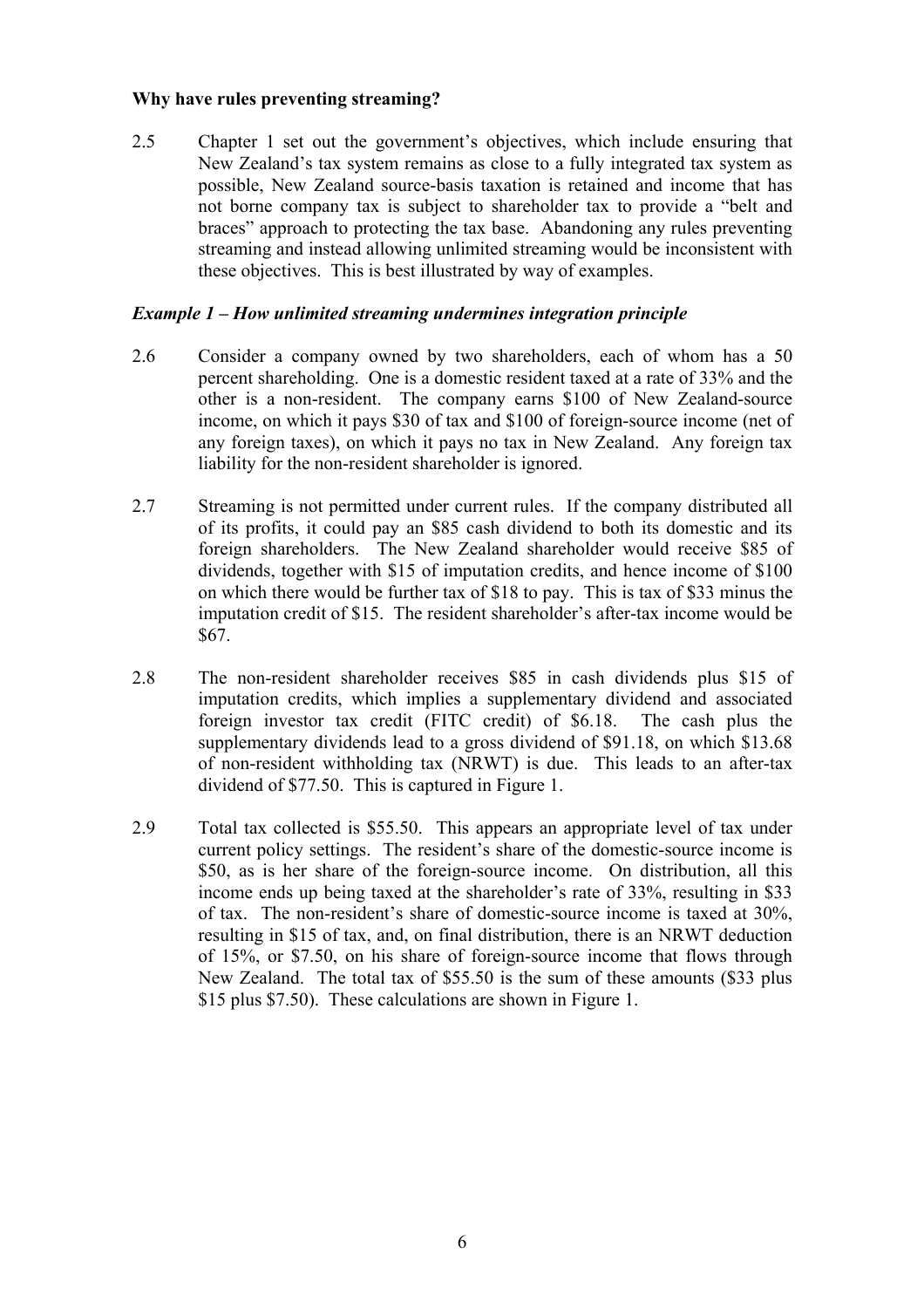

**Figure 1. After-tax return for Example 1 – without streaming** 

**Figure 2. After-tax returns for Example 1 – with streaming** 



2.10 If dividend streaming were allowed it could be used to shelter the foreign income of domestic residents from tax and to shelter domestic-source income from tax, as is shown in Figure 2. Assuming that both shareholders in the figure continue to receive a cash dividend of \$85, the domestic resident now has gross income of \$115 (\$85 plus an imputation credit of \$30).<sup>1</sup> Extra tax on this is \$7.95, leading to after-tax income of \$77.05.

 $\overline{a}$ <sup>1</sup> The examples here abstract from a number of potential company and securities law issues. This particular example assumes that streaming imputation credits within a single class of shareholder is acceptable under company law as well as tax law.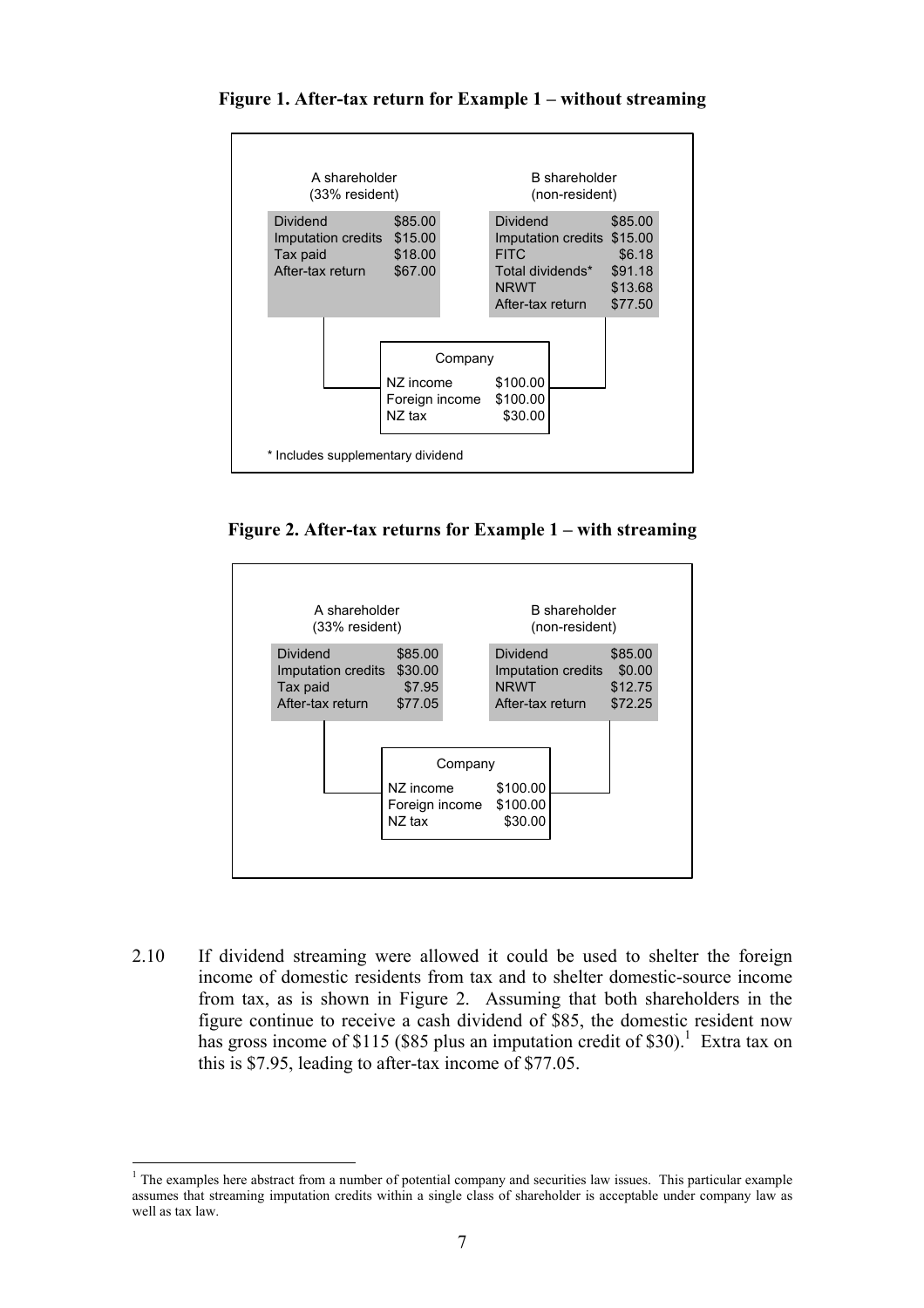- 2.11 The non-resident shareholder now receives a cash dividend of \$85, with no imputation credits, on which 15 percent NRWT is levied, amounting to \$12.75. The after-tax return is \$72.25. In this example, tax paid by the resident has fallen by \$10.05 (\$18 minus \$7.95), while taxes in respect of the non-resident's dividend have increased by \$5.25 (\$12.75 minus \$7.50).
- 2.12 If streaming is allowed, New Zealand obtains less tax than would be the case if both shareholders invested in a single company with half of the foreign and half of the domestic earnings of the company that they jointly own. We end up taxing shareholders on less than their shares of the income. Thus streaming would be counter to the integration principle.<sup>2</sup>
- 2.13 The anti-streaming provisions also guard against artificial incentives for sales of shares or mergers to achieve a tax-efficient ownership structure. To illustrate this point, suppose once more that there were two companies, each with half the foreign and half the domestic income of the company described above. Assume that one company is owned by a resident and the other by a non-resident. Allowing streaming would create an artificial incentive for these firms to merge so that imputation credits could be streamed to the resident shareholder, who is best able to use them.
- 2.14 The rules preventing streaming also act as a barrier to the undermining of the integration principle or source-basis taxation in a number of other ways.
- 2.15 For example, abandoning our anti-streaming provisions (such as the share lending and imputation continuity provisions discussed in Chapter 3) could also open up scope for source-basis taxation to be undermined. This is illustrated in Example 2.

#### *Example 2 – How unlimited streaming undermines source-basis taxation*

- 2.16 Suppose that a company that is 100 percent owned by a non-resident shareholder earns \$100 profit and pays \$30 tax. If these profits are distributed to the non-resident shareholder then the shareholder will make an after-tax return of \$70. New Zealand has imposed source-basis taxation, as intended.
- 2.17 However, to take an extreme possibility, suppose instead that before distribution the shares are sold temporarily to a 33% shareholder, with an arrangement to receive a \$100 cash payment (equal to the cash dividend plus a share of the imputation credits). The non-resident would make an after-tax return of \$100. In this case source-basis taxation would be completely undermined. As a tax deduction is likely to be available for making the payment, the 33% shareholder would receive excess imputation credits of \$30, which could be used against its tax liability on other New Zealand income. This would equate to a \$30 reduction in New Zealand tax collected. These calculations are shown in Figure 3.

 $\overline{a}$ 

 $2$  In this simple example, if streaming were allowed the foreign shareholder ends up being worse off. However, the company might make both shareholders better off than they are in Figure 1 by issuing two classes of shares, one of which pays a slightly higher cash dividend than the other.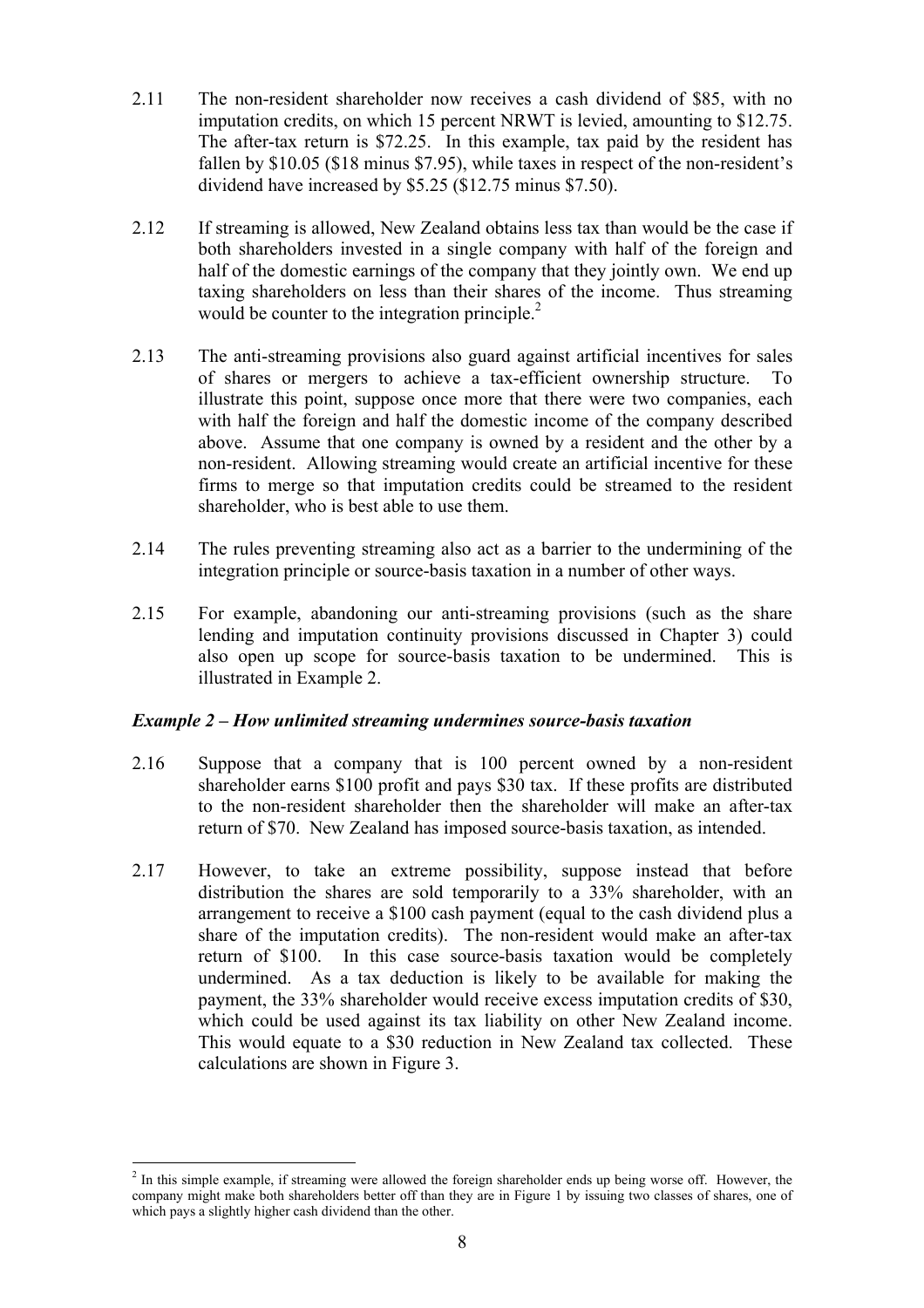

## **Figure 3. After-tax returns for Example 2**

- 2.18 In this extreme example, the taxpayer acquiring the shares just breaks even. The cash dividend of \$70 and the \$30 of excess imputation credits just compensate for the \$100 cost of the swap payment. In practice, the benefits of this arrangement are likely to be shared between the two parties.
- 2.19 The transaction raises policy concerns because the taxation of the dividend income in the hands of the domestic shareholder is sheltered by the swap payment. Therefore the purchaser obtains access to the imputation credit without receiving any net tax liability on the underlying income.
- 2.20 In practice, both the returning share transfer rules and the imputation continuity rules discussed in Chapter 3 guard against this possibility. They are necessary to protect source-basis taxation.
- 2.21 Example 3 provides a further illustration of the way in which eliminating antistreaming provisions would be inconsistent with the objective of keeping the tax system as close to a fully integrated tax system as possible.

#### *Example 3 – How unlimited streaming undermines integration objective*

2.22 Suppose that a company were owned by an individual taxed at a 39% marginal rate. The company earns \$100 and pays tax of \$30. If the dividend were distributed to its shareholder, there would be a further \$9 of tax to pay, leaving an after-tax dividend of \$61. This is illustrated in the left-hand panel of Figure 4.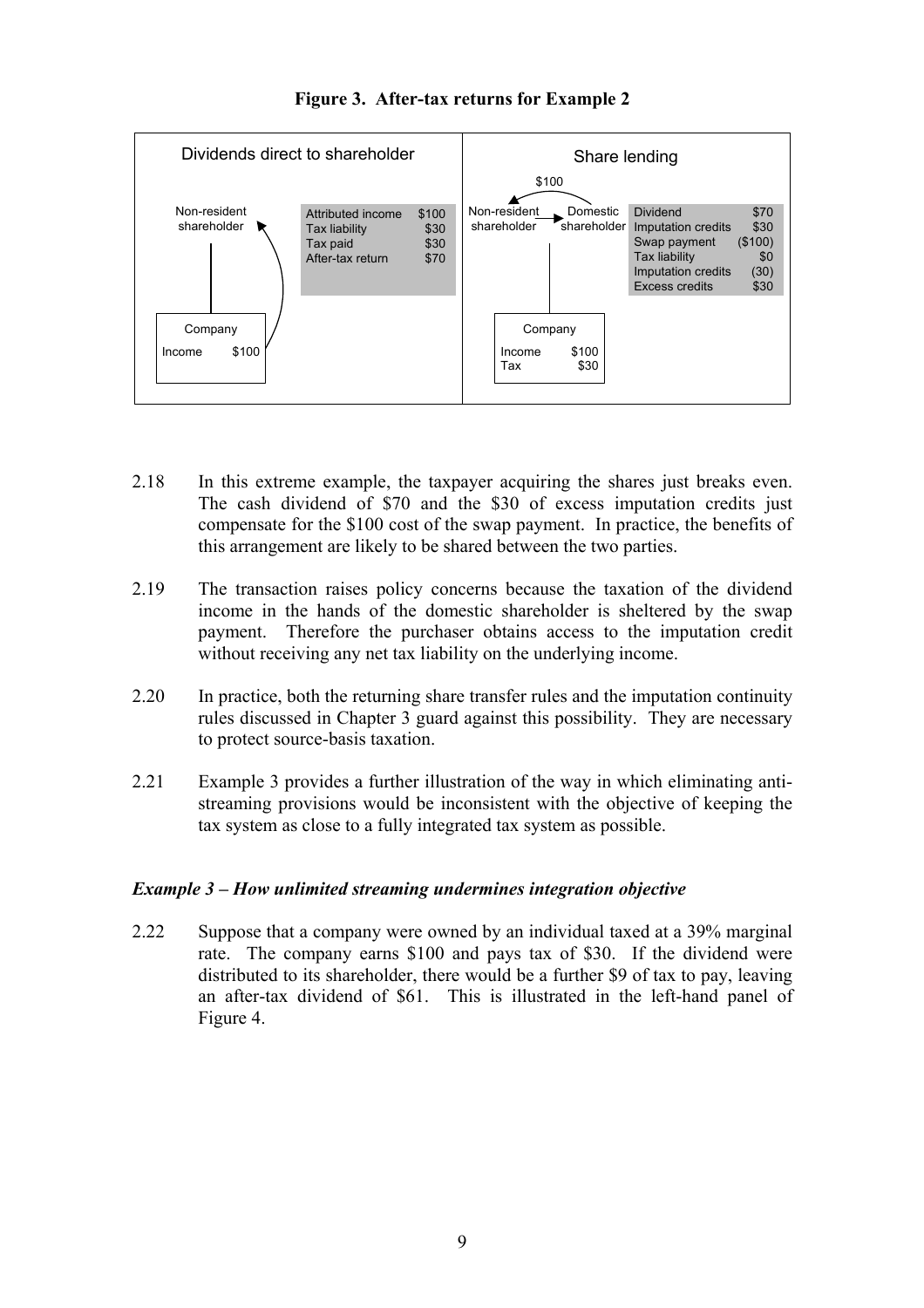<span id="page-13-0"></span>

**Figure 4. After-tax returns for Example 3** 

- 2.23 However, if there were no continuity provisions or other safeguards, the company might be sold to a shareholder on a 33% tax rate (possibly a trust). In this case, the dividends could be distributed to the new shareholder and taxed at 33%, which is less than the tax rate of the shareholder who owned the company at the time the profit was earned. This would be inconsistent with the integration objective of ensuring that, as far as possible, income is taxed as income of the shareholders who own the company at the time the profits are being earned.
- 2.24 New Zealand's continuity provisions, which are described in Chapter 3, may guard against this sort of possibility. They generally ensure that before any such sale takes place, profits are distributed to the original shareholder, either as a dividend or through a bonus issue, so that the profits end up being taxed at the marginal rate of the original owner (although not, of course, necessarily at the marginal rate that applied in the year the income was earned).
- 2.25 It is an open question, however, as to how concerned we should be if shares are sold to one person to another on a different tax rate when there is only a minor difference in their rates. These concerns obviously become larger the greater the difference in tax rates or, as discussed in Chapter 4, if imputation credits can be refunded.

#### **What would the cost be if there were no anti-streaming provisions?**

- 2.26 First, consider the potential costs arising from undermining source-basis taxation, as shown in Example 1.
- 2.27 Figure 5 shows imputation credits claimed in 2006. Approximately 43 percent of these were claimed by non-resident shareholders.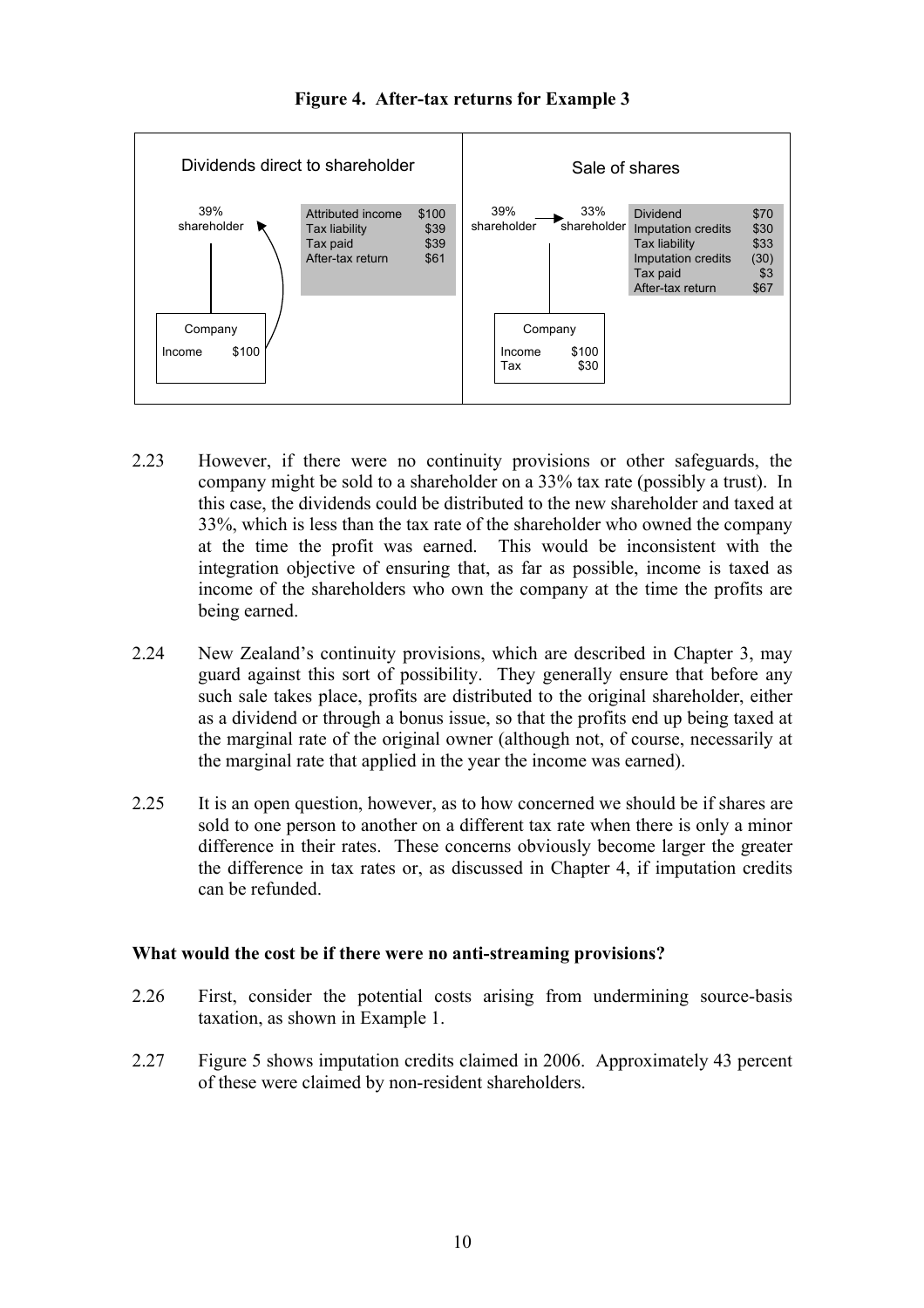

**Figure 5. Imputation credits claimed in 2006 income year** 

- 2.28 It is clear that if unlimited streaming were allowed and this effectively allowed domestic company tax to be refunded to non-resident shareholders, the cost could be very substantial indeed. Company tax for 2008-09 is forecast to be \$7.5 billion, and 43 percent of this would be of the order of \$3.2 billion.
- 2.29 This is a very rough costing. The 43 percent figure does not necessarily reflect the proportion of foreign ownership of New Zealand companies because different companies will have different distribution rates. Also, there is the possibility for double counting as dividends are passed between related companies. Finally, there is considerable volatility in this ratio. For example, in 2005 only 36 percent of imputation credits were claimed by non-residents.
- 2.30 Whether or not all of this would be at risk is an open question. However, loss of any significant part of \$3.2 billion could not be contemplated by the government.
- 2.31 Costs of allowing streaming could also arise in the case of a company owned by a New Zealand resident. Suppose, for example, that our imputation continuity provisions (discussed in Chapter 3) were repealed and there were no replacement safeguards. That would allow the type of arrangement considered in Example 3. While there is a theoretical risk of income that should be taxed at a marginal rate of 39% being diverted to companies owned by those on a marginal rate of 12.5%, it is unlikely to be a major problem in practice. The larger concern could be diversion of income from those on a marginal rate of 39% to those, including trusts, taxed at a marginal rate of 33% percent or perhaps to widely held savings vehicles taxed at 30%.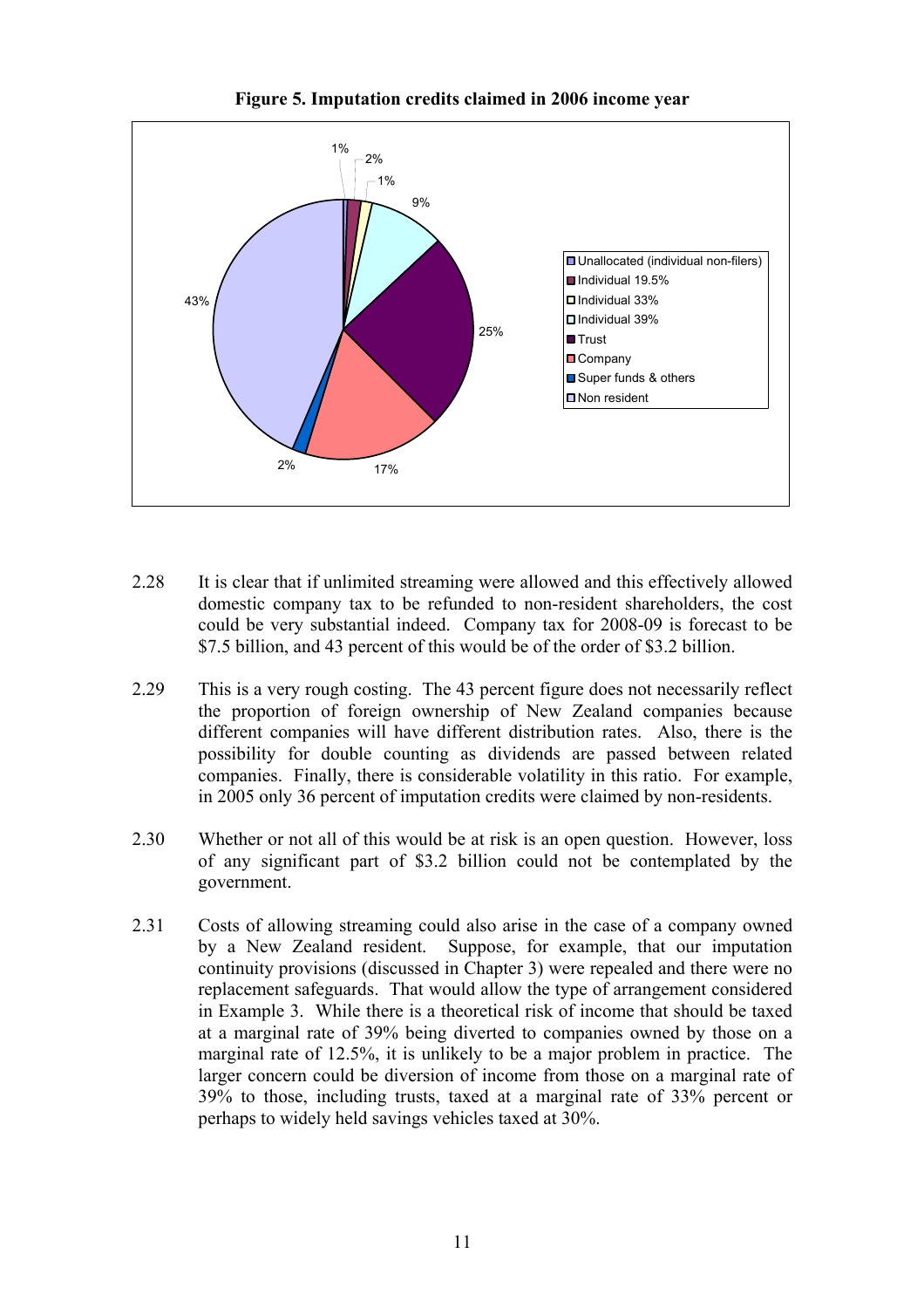- <span id="page-15-0"></span>2.32 At present, those on the top marginal tax rate are declaring \$1,872 million in imputed dividends. If all of these were diverted to taxpayers on a 33% rate, the cost would be \$112 million. It is also possible that income would be diverted to taxpayers on lower rates. If instead the income were all diverted to taxpayers on a 30% rate, the cost would be \$169 million.
- 2.33 In practice, only a fraction of this amount is likely to be at risk because the kind of diversion shown in Example 3 would apply only to companies owned and controlled by a small group of shareholders. It would seem to be much more difficult to achieve diversion in the case of a more widely held company, although individual shareholders in the company could sell their shares before receiving a dividend without the company losing credits.
- 2.34 As well as any ongoing costs, there could potentially be an important one-off cost from allowing unlimited streaming. Figure 6 shows imputation credit account balances for various types of companies in New Zealand. By far the largest number of excess credits are held by close companies. These are companies with five or fewer shareholders, which can of course include very large private companies. The explanation for this is likely to relate in part to the fact that if dividends are distributed to shareholders rather than being retained in the company, they will be taxed in the shareholders' hands at 39%. Removing anti-streaming provisions would create opportunities for this income to be passed to new shareholders on lower tax rates.



**Figure 6. Who has excess imputation credits?**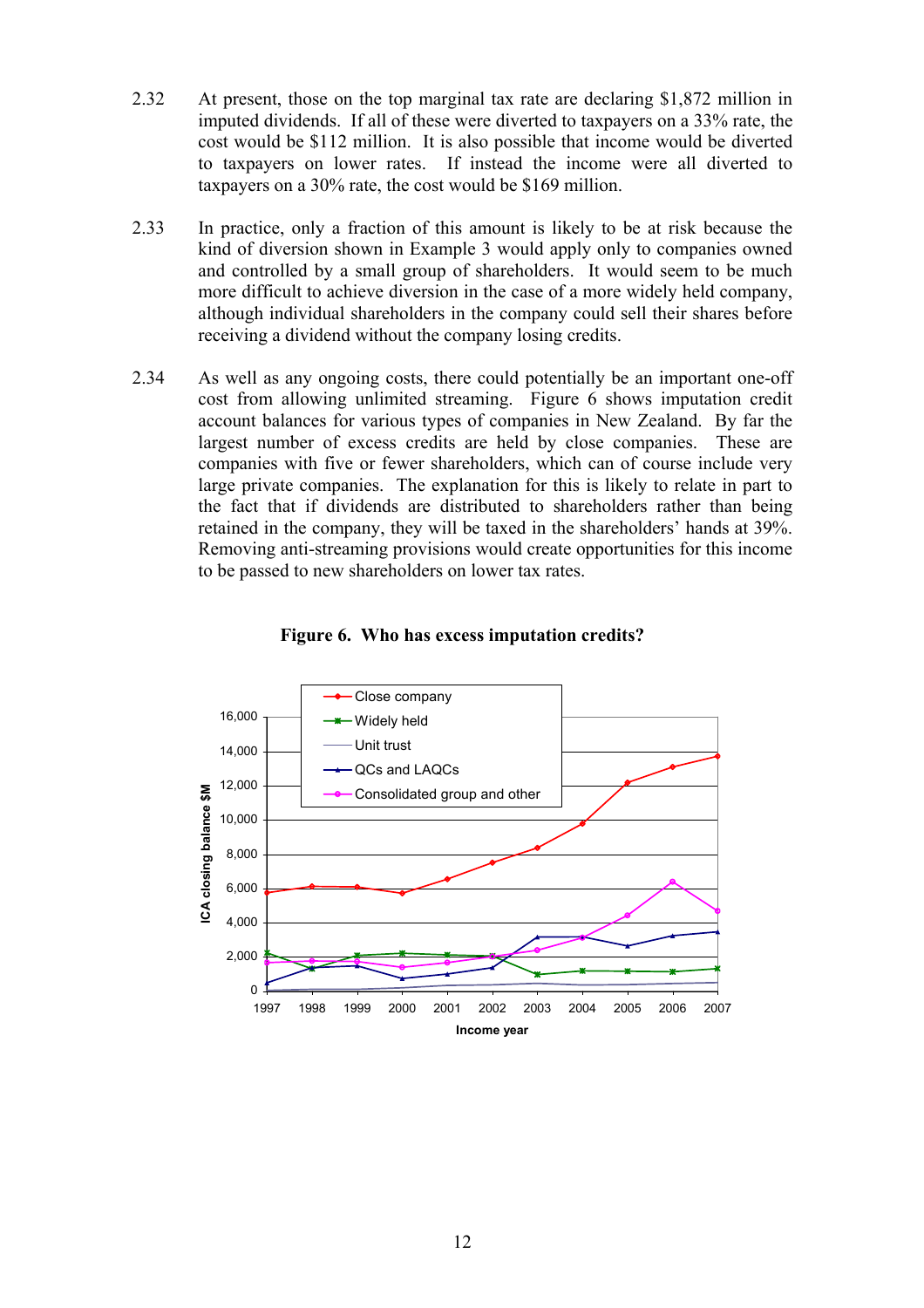#### **Do current rules preventing streaming get in the way of valid commercial transactions?**

- 2.35 Chapter 3 discusses a number of rules that are aimed at preventing dividend streaming. An important question is whether or not these anti-streaming rules get in the way of valid commercial transactions.
- 2.36 Before examining the question, it is worth briefly discussing the imputation system itself. Some have argued that imputation can stand in the way of firms expanding overseas. This is because domestic profits are taxed once, whereas foreign profits may be taxed twice: first when earned abroad by a foreign tax authority, and second when distributed as non-imputed dividends to domestic shareholders. Foreign profits would be double taxed under some other tax systems as well, including New Zealand's former classical company tax system.
- 2.37 It is clear that relative to New Zealand's former classical company tax system, there is a greater incentive to earn taxable domestic income under full imputation. Incentives to earn income in forms that are taxable in New Zealand help to make our company tax base more robust. They also tend to boost New Zealand's capital stock, which will add to growth and productivity.
- 2.38 However, the fact that the full imputation system increases incentives for domestic investment does not mean that it discourages offshore investment more than a classical company tax system does (for a given company tax rate). Shareholders will invest in companies that invest abroad if the after-tax returns are likely to exceed the opportunity cost of capital. Under both a classical company tax system and New Zealand's full imputation system, foreign-source income can be taxed both by the foreign revenue authority when the income is earned and in New Zealand when ultimately distributed to shareholders.
- 2.39 There may, however, be some more complex instances where the imputation system could be argued to impede internationalisation. This leads to a difficult conundrum for the government because addressing this issue would open up the concerns with streaming that were discussed earlier.

#### *Example 4 – Bias against domestic company taking on foreign equity to invest abroad*

2.40 Consider, for example, Company 1, which is owned solely by residents and is earning domestic-source income. Also suppose that this company is currently fully distributing its profits as dividends and that it wishes to continue to do so. Such a company can be discouraged from issuing shares to foreigners to invest abroad in ways that would not happen if the investment took place through a separate company. This is illustrated in Example 4.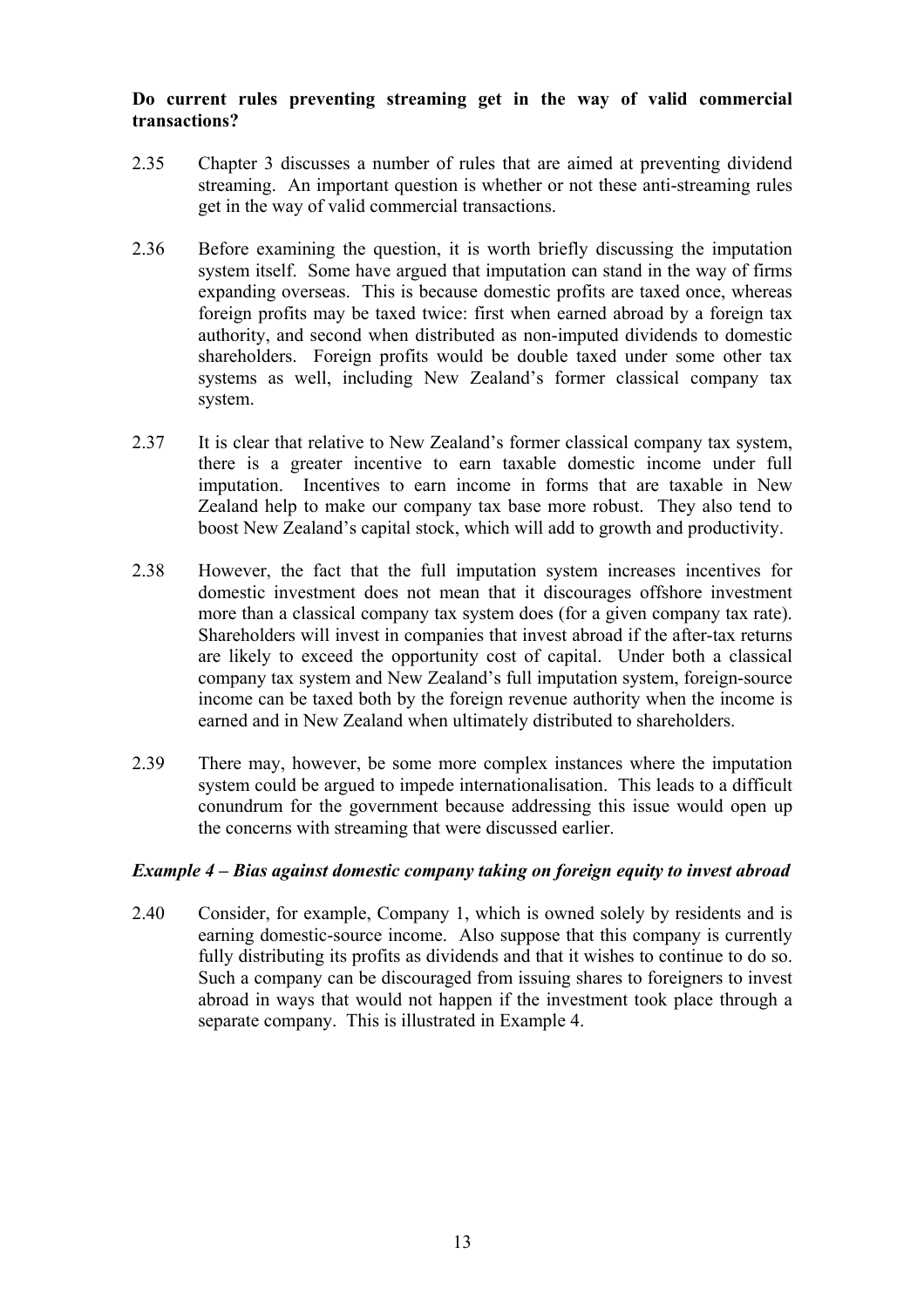- 2.41 Suppose that Company 1 is initially owned by a New Zealand-resident shareholder taxed at a rate of 33%. It earns \$100 of income on which it pays \$30 of tax. It has a 100 percent distribution policy so it distributes its \$70 of after-tax income as a dividend. The shareholder pays further tax of \$3 and receives after-tax income of \$67. This is illustrated in the left-hand side of the top panel of Figure 7.
- 2.42 Also suppose that a non-resident is willing to invest an amount, say \$1,000, to a New Zealand firm (Company 2) with a technological innovation that allows the company to earn \$90 abroad net of any foreign taxes. This income can then be paid as a dividend to the foreign shareholder. Under the proposed active income exemption that is currently before Parliament, Company 2 would pay no further tax in New Zealand, assuming the income is "active". This income can then be distributed as a dividend on which \$13.50 of NRWT is paid, leaving the non-residents with \$76.50 net of New Zealand taxes. For simplicity, we assume that the non-resident is not taxed on this income and cares only about the return net of New Zealand tax.
- 2.43 The imputation system can disadvantage the New Zealand company drawing on foreign capital to expand into offshore markets. Suppose, for example, that rather than these investments being undertaken by two separate companies, Company 1 acquires the foreign capital and starts earning both domestic and foreign-source income. Also suppose that it continues to want to fully distribute its profits. This case is illustrated in the bottom panel of Figure 7. The company is now earning \$100 of domestic income, on which it pays \$30 of tax and \$90 of foreign-source income net of any foreign taxes. It pays no New Zealand tax on its foreign-source income. It could now pay a dividend of \$80 to both its domestic shareholder and its foreign shareholder, assuming equal numbers of shares are held by both parties. However, this will be less attractive to both shareholders than if the investment were to be undertaken by separate companies.
- 2.44 Under the single company scenario, the domestic shareholder would receive an \$80 dividend together with \$15 of imputation credits, on which it would need to pay \$16.35 in further tax. This would leave it with an after-tax return of \$63.65, which is less than the initial after-tax return of \$67. At the same time, the foreign shareholder would receive \$80 of dividends and \$15 of imputation credits, leading to a FITC credit of \$6.18 and a gross dividend of \$86.18. NRWT of \$12.93 would be payable, leaving an after-tax return of \$73.25, which would be unattractive from the foreign shareholder's point of view as well. Thus an investment that would be attractive if taken through separate companies can become unattractive if undertaken through a single firm. Figure 7 shows the after-tax return under both scenarios.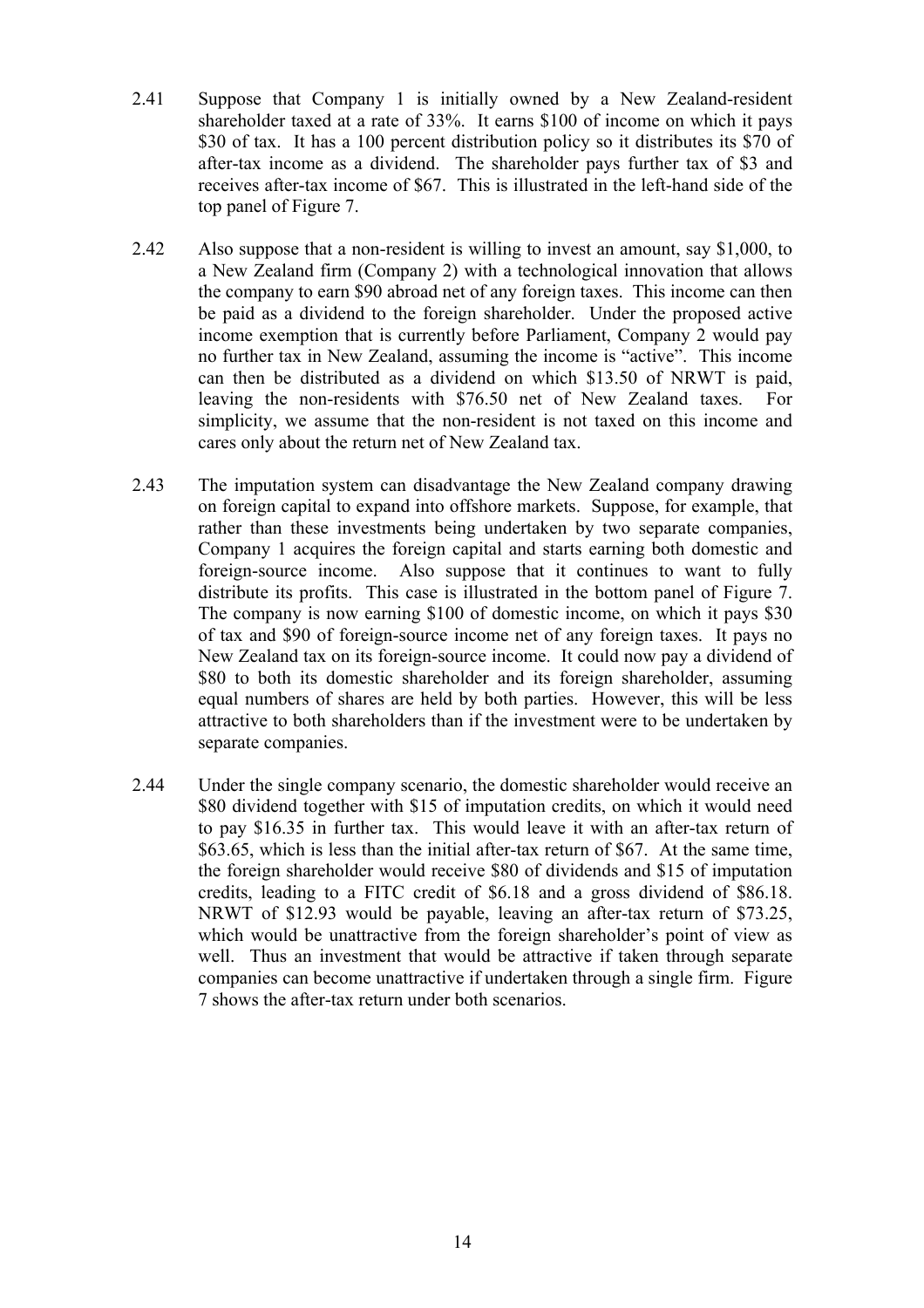

**Figure 7. After-tax returns for Example 4** 

- 2.45 There are clearly some margins of adjustment that this example has ignored. For instance, one possibility might be for Company 1 to reduce its dividend yield when it takes on foreign shareholders to invest abroad.
- 2.46 Clearly, one possible way of removing this bias would be to allow foreignsource income to be streamed to foreign shareholders and domestic-source income to domestic shareholders. In this case, Company 1 could take on additional foreign capital to invest abroad without this diminishing its ability to pay fully imputed dividends to its domestic residents. It is very easy for taxpayers to convert domestic passive income into foreign passive income, and there may be concerns about biases discouraging firms from acquiring foreign equity to earn passive income abroad. This might possibly provide grounds for allowing only foreign active income to be streamed to foreign residents. At least in principle, however, a case could be made for allowing domestic income to be streamed to domestic residents and, perhaps, foreign active income to be streamed to foreign residents.
- 2.47 There are, however, a number of balancing considerations.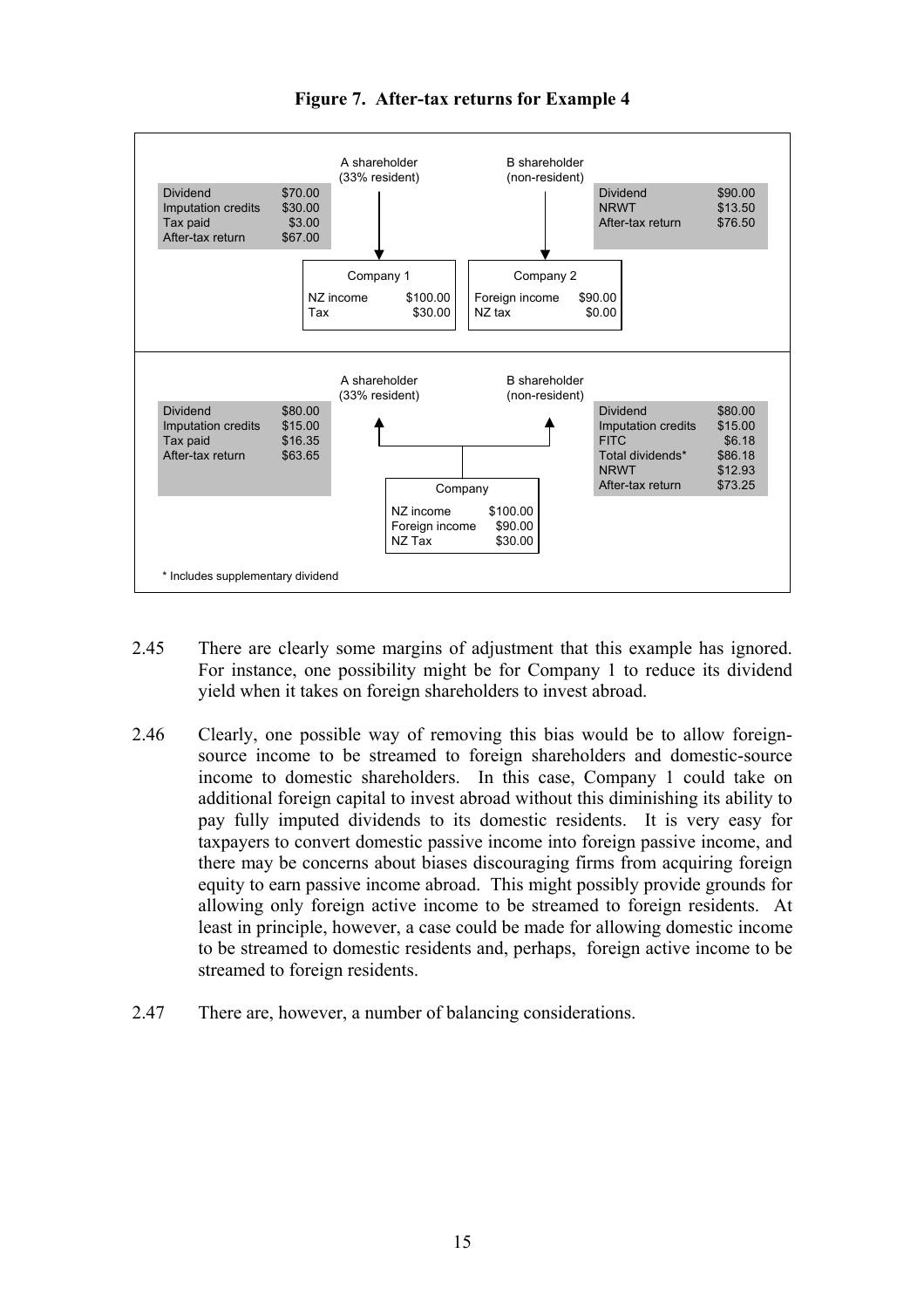- <span id="page-19-0"></span>2.48 First, it is clear that there is a conflict between allowing such streaming and the government's objective of keeping the imputation system as close to a fully integrated system as possible.
- 2.49 In principle, all shareholders own a fraction of a company's underlying assets and have, in effect, borne a share of the corporate tax. Integration would mean that credits should, in principle, be distributed to all shareholders on a pro rata basis. This is not compatible with streaming, as was illustrated in Example 1.
- 2.50 Second, as noted, an important constraint on considering any possible streaming options is that the options should not create scope for source-basis taxation to be undermined. Before the government could contemplate allowing this form of dividend streaming it would need to be assured that it could do so without undermining source-basis taxation.
- 2.51 Third, allowing streaming would also create other biases. As was examined when discussing Example 1, allowing streaming would provide artificial incentives for mergers or sales of shares to create a tax-efficient ownership structure. Would these efficiency costs be greater than any efficiency benefits from allowing such streaming?
- 2.52 Fourth, an important feature of the New Zealand imputation scheme is the way in which it taxes dividends to domestic taxpaying shareholders when these dividends are not out of profits that have borne domestic tax. This creates incentives, all else equal, for firms to pay tax in New Zealand. This helps ensure the integrity of the New Zealand company tax system. A potential concern with any system of dividend streaming is that it may weaken these incentives.
- 2.53 Working through the pros and cons of allowing this form of dividend streaming is a complex issue. The government has yet to make a firm decision on this issue but there is clearly a big hurdle that needs to be overcome before contemplating any change in this area. The government would need to be convinced that the current rules were causing particularly difficult problems and that any rule change could be reasonably contained to the identified problem. It would also need to be convinced that the benefits of allowing streaming would outweigh the costs. It is interested, however, in receiving submissions on this issue and especially on whether or not it would be possible to introduce some form of dividend streaming without compromising the government's other objectives.

#### **Impact on capital markets**

2.54 A number of other, more limited dividend streaming proposals have been made for certain foreign-owned companies operating in New Zealand as ways of developing capital markets.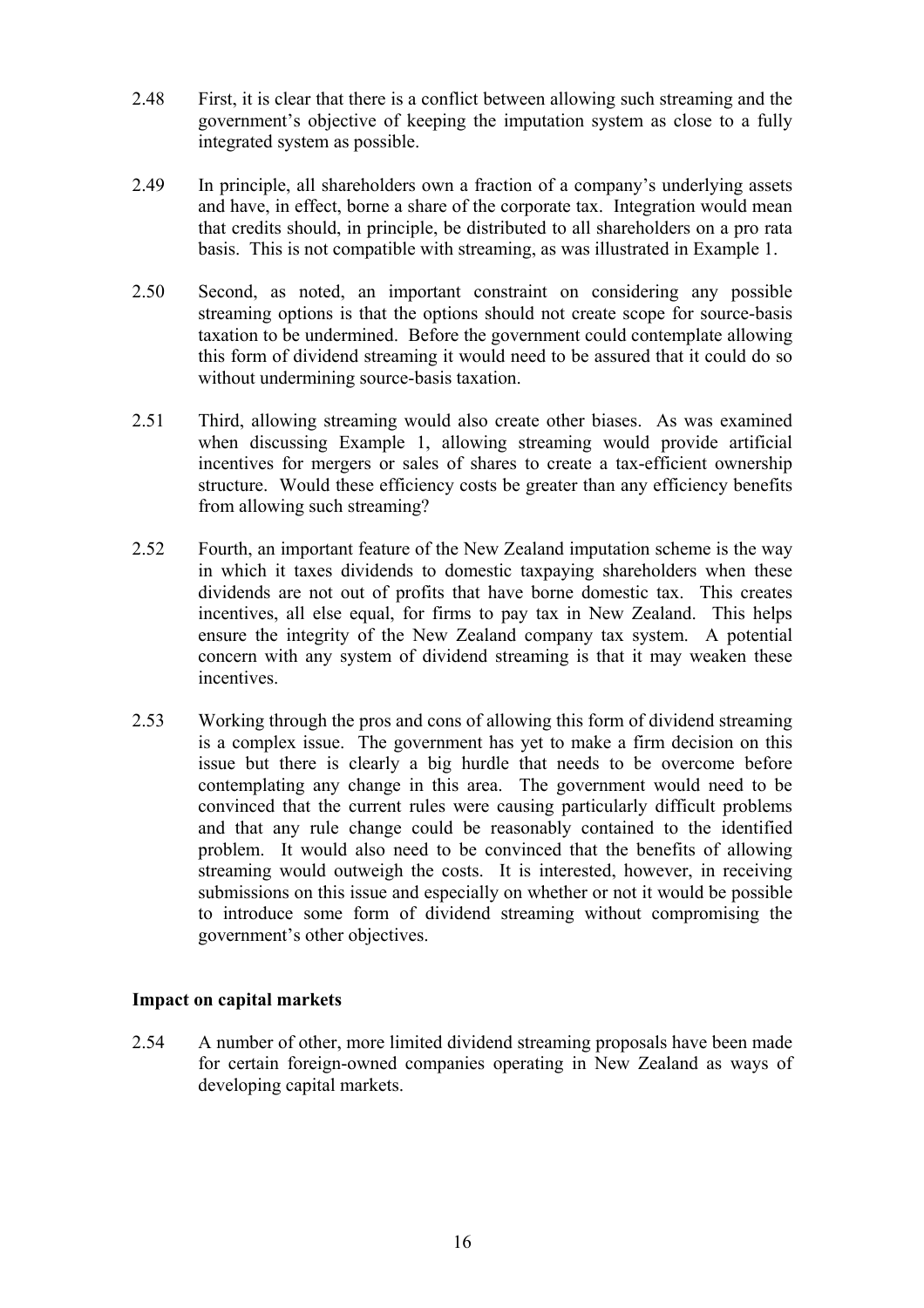- <span id="page-20-0"></span>2.55 Market participants have raised concerns about the lack of depth in the New Zealand market. In particular, it has been argued that the acquisition of New Zealand companies by foreign investors means that New Zealand investors can now access only certain key sectors of the market by investing through foreign (mainly Australian) companies. It is clear that New Zealand's imputation system does provide incentives for New Zealand residents to invest at home, since imputation credits are provided for domestic but not foreign taxes. However, that is arguably attractive from a national welfare perspective because domestic taxes form part of the national return on the investment as they contribute to the government's ability to finance a wide range of public services. Capital invested in New Zealand will add to labour productivity and growth.
- 2.56 Limited dividend streaming might be one way of increasing the attractiveness of investment in foreign companies, but a case would need to be made as to why this would be in the best interest of New Zealand as a whole. A more attractive option still would be to allow mutual recognition of imputation credits between Australia and New Zealand. This option is being explored with Australia. It would appear to be an attractive way of expanding the set of companies that New Zealanders can invest in and receive imputation credits.
- 2.57 A number of parties have expressed concerns about the size of New Zealand's share market. On the surface, New Zealand's full imputation system, by making it more attractive for New Zealanders to invest at home, would appear likely to increase the size of the New Zealand share market. Even so, the government is particularly interested to hear of any features of the imputation system that might be inefficiently restricting the development of New Zealand's capital markets. This is an issue that might be considered by the government's recently announced Capital Market Development Task Force.
- 2.58 The government is not closing the door on limited dividend streaming proposals and is interested in receiving submissions on the issue. Before any moves in this direction were contemplated, however, it would be necessary to ensure that any such changes would not advantage foreign-owned firms relative to domestic-owned firms. To do so could create incentives for New Zealand companies to move their head offices overseas and then conduct their domestic operations through a subsidiary of the foreign parent.
- 2.59 It is also recognised that allowing any form of dividend streaming may or may not be acceptable to Australia if the two countries were to agree on a system of mutual recognition of imputation credits. Therefore it may not be possible to decide if this sort of reform is feasible until we decide on whether or not to pursue mutual recognition. Even if mutual recognition were not to proceed, any move to allow limited streaming would need to be discussed with Australia under the existing trans-Tasman imputation arrangements.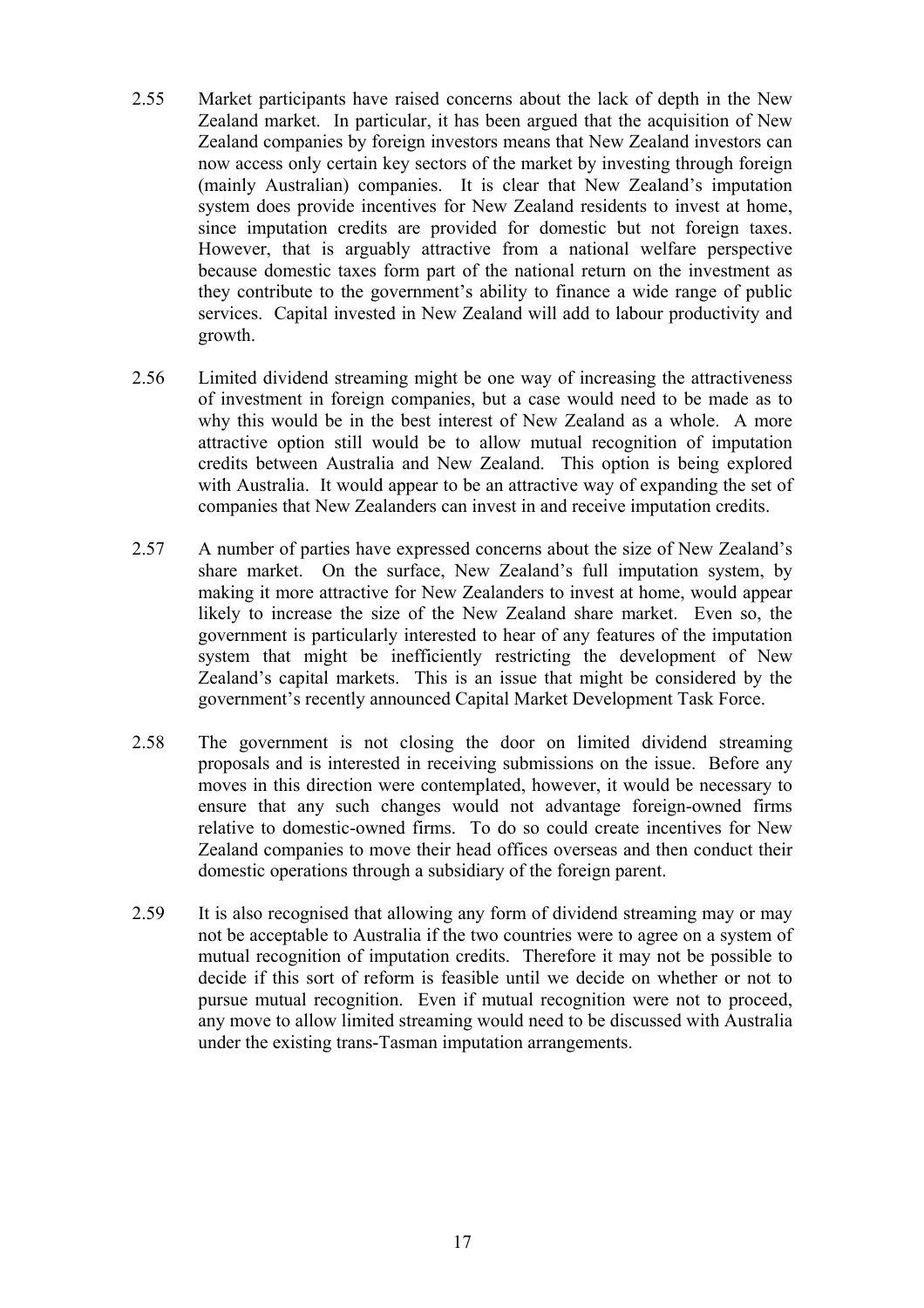# **CHAPTER 3**

# <span id="page-21-0"></span>**Options for improving the current anti-streaming rules**

#### **Matters for discussion**

Chapter 2 discussed the grounds for the government continuing to enforce some form of anti-streaming and credit allocation rules.

This chapter seeks feed-back on the current anti-streaming rules as follows:

- The extent to which the rules:
	- interfere with normal commercial transactions;
	- impose unnecessary compliance costs; or
	- lack certainty.
- Suggestions for changes to any or all of the current anti-streaming rules. Would adoption of some Australian anti-streaming concepts enhance our rules?
- 3.1 Chapter 2 discussed why New Zealand's current imputation rules are aimed at preventing dividend streaming and the reasons for the government continuing to enforce some form of anti-streaming rules.
- 3.2 That means, regardless of the eventual decision on whether or not there may be limited circumstances when streaming should be allowable, that a review of the current anti-streaming rules is timely. It would be of particular importance if the government were to support some form of limited streaming as that would introduce a new boundary into the tax system. Limited streaming would inevitably place more pressure on the existing rules.

#### **How will the government judge suggestions for change?**

- 3.3 Some of the current anti-streaming rules target specific transactions, while others are of a general anti-avoidance nature. The rules are intended to be interdependent. When considering whether any or all of the rules can be enhanced, the government seeks comment on three broad questions.
- 3.4 The first question, taking into account the government's objectives for this review, as set out in Chapter 1, is whether the rules inhibit normal commercial transactions. The government is especially keen to hear how the rules impact on arrangements using hybrid instruments (mixtures of debt and equity) such as redeemable preference shares, or the use of special purpose vehicles, as these type of arrangements are becoming increasingly common.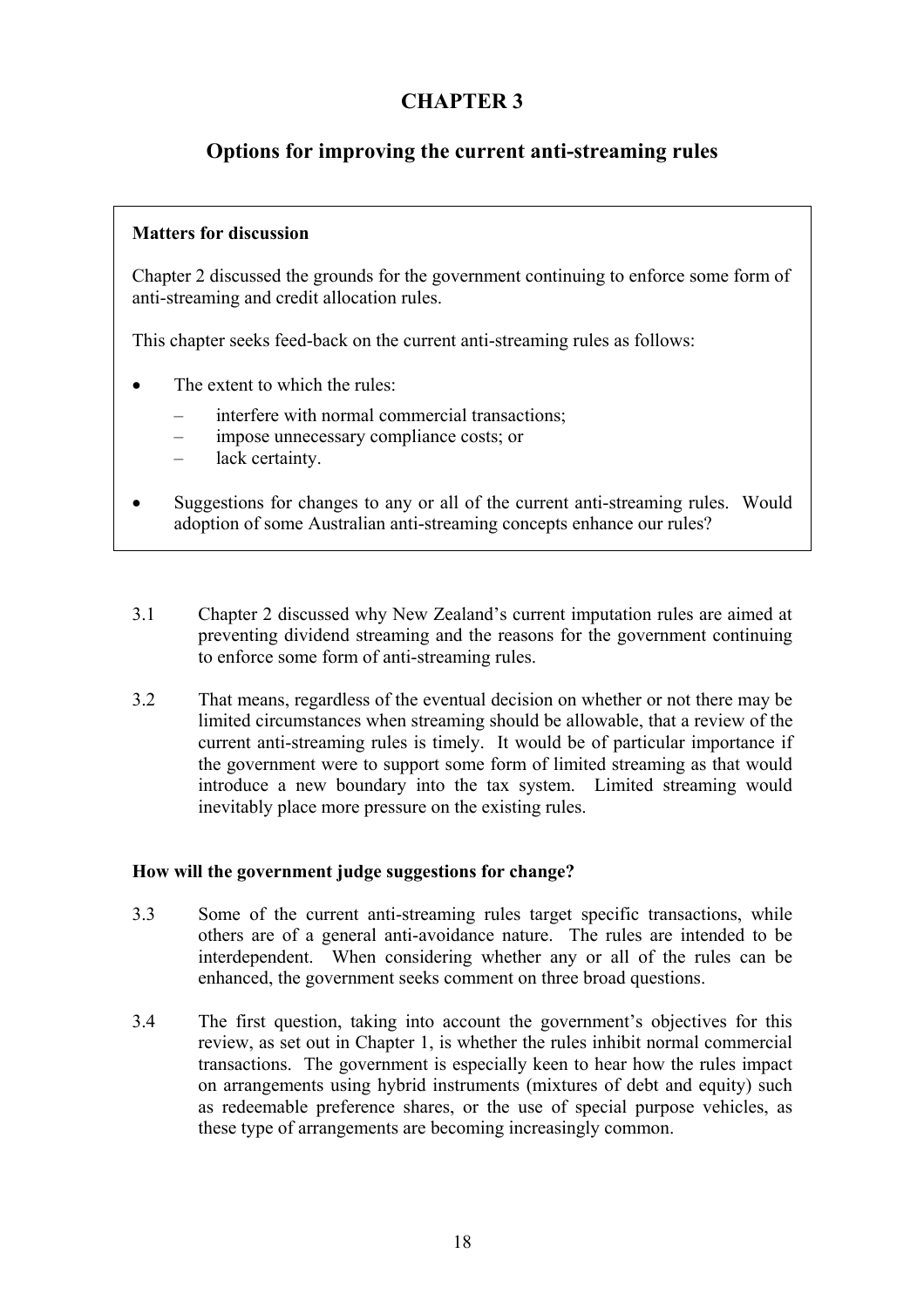- <span id="page-22-0"></span>3.5 The second question is whether the rules impose an unnecessary compliance burden. As was pointed out in Example 3 of Chapter 1, the rules provide some protection for keeping the tax system as close as possible to an integrated tax system when the original and new shareholders are on different rates. The weight that is given to this concern when the rate differential is small is an open question. Take, for example, a share sale (including sale of an imputation credit balance) where the vendor shareholder is on a 39% percent tax rate and the purchaser on a 33% rate. In that case, the current rules would protect against a small loss of revenue (\$6). It is clear, however, that concerns about this sort of arbitrage would be much larger if there were much bigger differences in tax rates.
- 3.6 The third potential question is whether the rules provide sufficient certainty for taxpayers to undertake commercial transactions with a clear understanding of the boundaries between what is legally acceptable and unacceptable.
- 3.7 The rules need to be considered in their entirety. Design change in one area of the rules puts pressure on other areas. The ease of administering any rule changes would also need to be considered.
- 3.8 This chapter outlines the current rules and suggests some possible areas where the anti-streaming provisions might be amended, particularly in light of the possibility of some movement in the direction of Australia's anti-streaming rules.

#### **Relationship with Australian rules**

- 3.9 Contemplating rules that are more consistent with those in Australia may be helpful when negotiating whether to have a system of mutual recognition of imputation credits and in implementing such a system. Australian rulings issued under the rules, as well as relevant case law, may also help provide taxpayers and administrators with a greater degree of certainty.
- 3.10 Any consideration of moving towards the Australian rules, however, should recognise New Zealand's different tax environment. Share sales in Australia are subject to a capital gains tax, which also has the effect of inhibiting shortterm transactions. The absence of such a tax in New Zealand means that it is more likely that shareholder integrity measures have to be comprehensive, to avoid unintended manipulation of the rules. This means that, other things being equal, New Zealand may need tighter anti-streaming provisions than Australia does.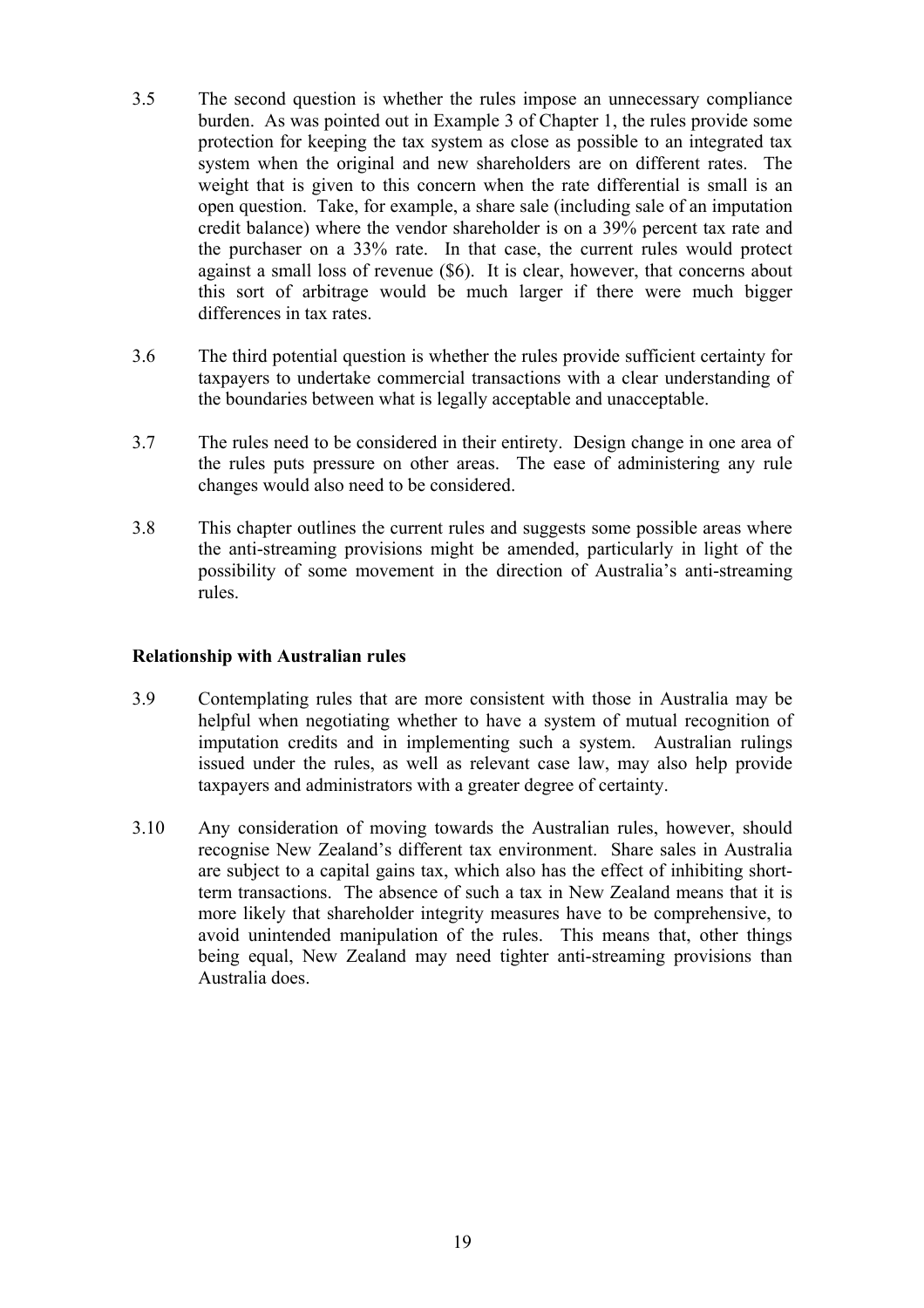#### <span id="page-23-0"></span>**New Zealand's current anti-streaming rules**

## *Shareholder continuity rule (sections OA 8, OB 41, OZ 4)*<sup>3</sup>

3.11 The shareholder continuity rule helps to protect both source-basis taxation and the objective of keeping that tax system as close to a fully integrated system as possible, by preventing the type of streaming discussed in Examples 2 and 3 of the preceding chapter. This rule attempts to prohibit a company from carrying forward imputation credits unless a substantial percentage of those people who benefit from imputation credits were shareholders when the income was derived. It works by cancelling imputation credits in the event of a change of ownership greater than 34 percent from the time when those credits were generated

#### *Same credit ratio (sections OA 18, OB 60-63, OZ 7, OZ 8, OZ 9)*

3.12 A company can attach imputation credits to its dividends from a minimum of nil to a maximum ratio of:

## *Company Tax Rate*<sup>4</sup> *1 – Company Tax Rate*

3.13 Companies are required either to maintain the same ratio of credit to net dividend distributions for all distributions during any income year as the credit ratio on the first (or benchmark) dividend, or make a ratio change declaration to the effect that the variation of credit ratio is not a streaming arrangement. Individual shareholders are therefore not able to gain a tax credit for a greater amount of tax than others who may have paid it on distributions within the current imputation year.

#### *Trusts and partnerships (sections LE 1-6, LF 2-4)*

3.14 Imputation credits on dividends distributed to trust beneficiaries are allocated according to the proportion of aggregate distributions (whether capital or income) made to each beneficiary from the trust in that year. The allocation rules for partnerships mirror those of trusts.

#### *Imputation credit shopping (section OB 71, OB 72)*

3.15 These rules are intended to prevent imputation credits earned by one group of companies being paid to the shareholders of a different group of companies. In broad terms, a company that has an imputation credit account debit balance when it leaves or joins a wholly owned group must pay an amount of tax equal to the debit. When there is no change in the ultimate owners of the group the leaving company can elect to have the debit balance debited to the imputation credit account of another company in the group. The shareholder continuity rule is also intended to prevent imputation credit shopping.

 $\overline{a}$ 

<sup>&</sup>lt;sup>3</sup> All statutory references are to the Income Tax Act 2007.

Following the change in the company tax rate to 30% from the start of the 2008-09 income year, a transitional rule allows existing credits to be passed through at the 33/67 ratio until 1 April 2010.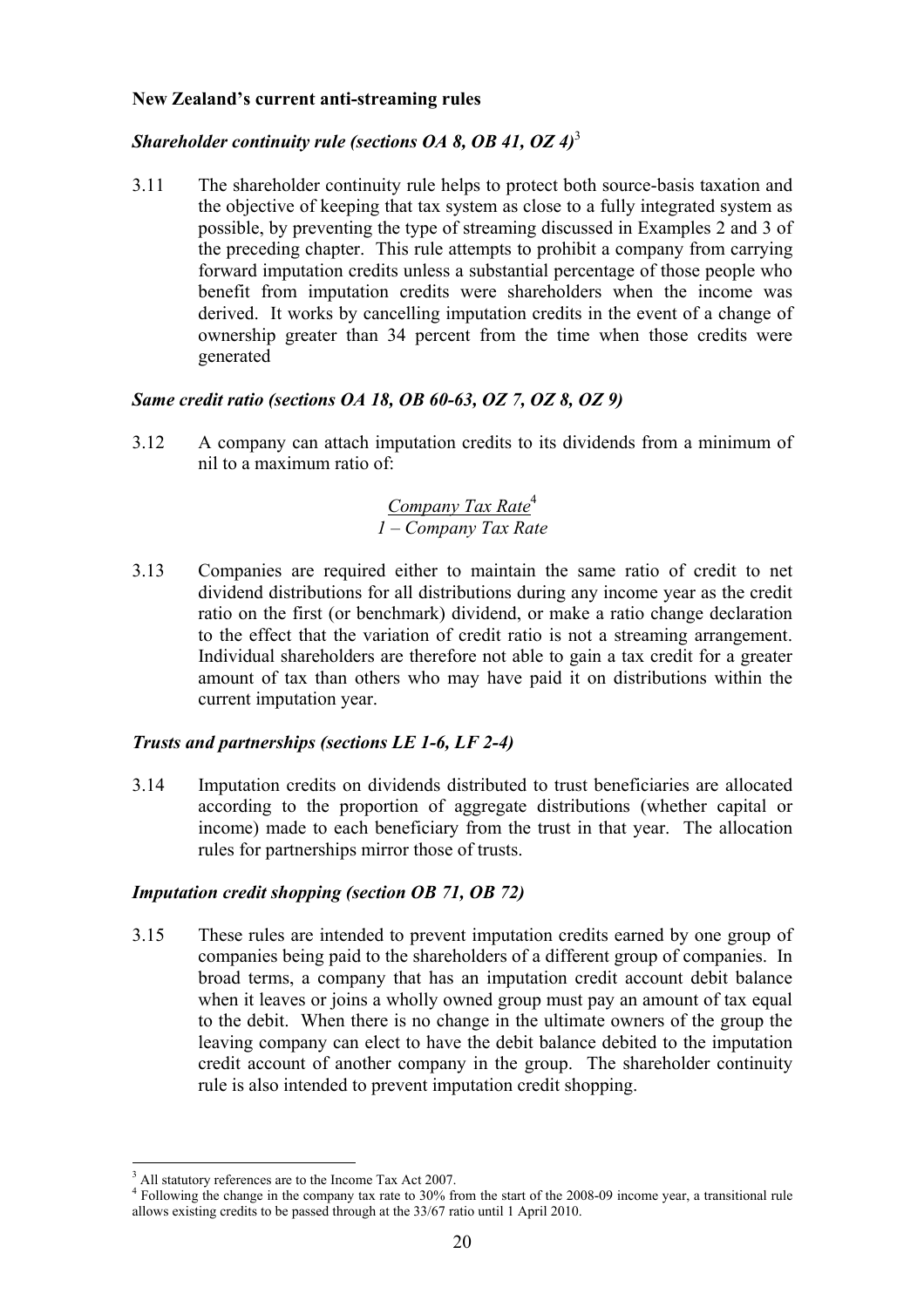#### <span id="page-24-0"></span>*Share lending (section GB 49)*

3.16 Share lending rules allow qualifying transactions to be taxed on the substance of the transaction, which is a loan of shares, rather than the legal form, which is a sale of shares. Therefore, for imputation purposes, the imputation credits remain with the economic owner of the shares (the share supplier), who is the person who originally transferred the shares to another person (the share user). This is achieved by transferring the imputation credits to the share supplier and denying the tax credit to the share user. A specific anti-avoidance provision ensures that taxpayers do not attempt to structure arrangements to fall outside of the Income Tax Act (not merely the share lending rules). In that situation, Inland Revenue may treat the arrangement as a returning share transfer, with the person affected by the arrangement treated as a share supplier or share user. These rules guard against the type of arrangements illustrated in Example 2 of Chapter 2.

#### **General anti-avoidance rules**

#### *Arrangements to defeat continuity rule (section GB 34)*

3.17 When shares have been subject to an arrangement intended to defeat the intent and application of the shareholder continuity rule, under this rule the company is deemed not to have met the continuity requirements in respect of those shares.

#### *Stapled stock (section GB 37)*

- 3.18 This rule is aimed at arrangements in which a taxpayer is a shareholder of, say, a non-resident company but the rights of shareholding include allowing the shareholder to receive dividends from an associated company resident in New Zealand. (This kind of arrangement is not to be confused with arrangements that involve equity stapled to debt instruments. These are being addressed separately.)
- 3.19 If an arrangement is entered into for a purpose of having another company pay a dividend to the shareholder, a dividend is deemed to be paid by the company that entered into the arrangement. Also, the imputation credits attached to the dividend are deemed to be a debit to that company's imputation credit account.
- 3.20 Any imputation credit subject to this provision is neither eligible as a credit of tax against the recipient's income tax liability nor is it eligible for conversion and carry-forward as a net loss or tax credit.

#### *Arrangements to obtain a tax advantage from imputation credits (section GB 35)*

3.21 The imputation rules have a general anti-avoidance provision directed at counteracting trading in or recycling of credits and temporary transfers of interests in companies in order to obtain a tax advantage.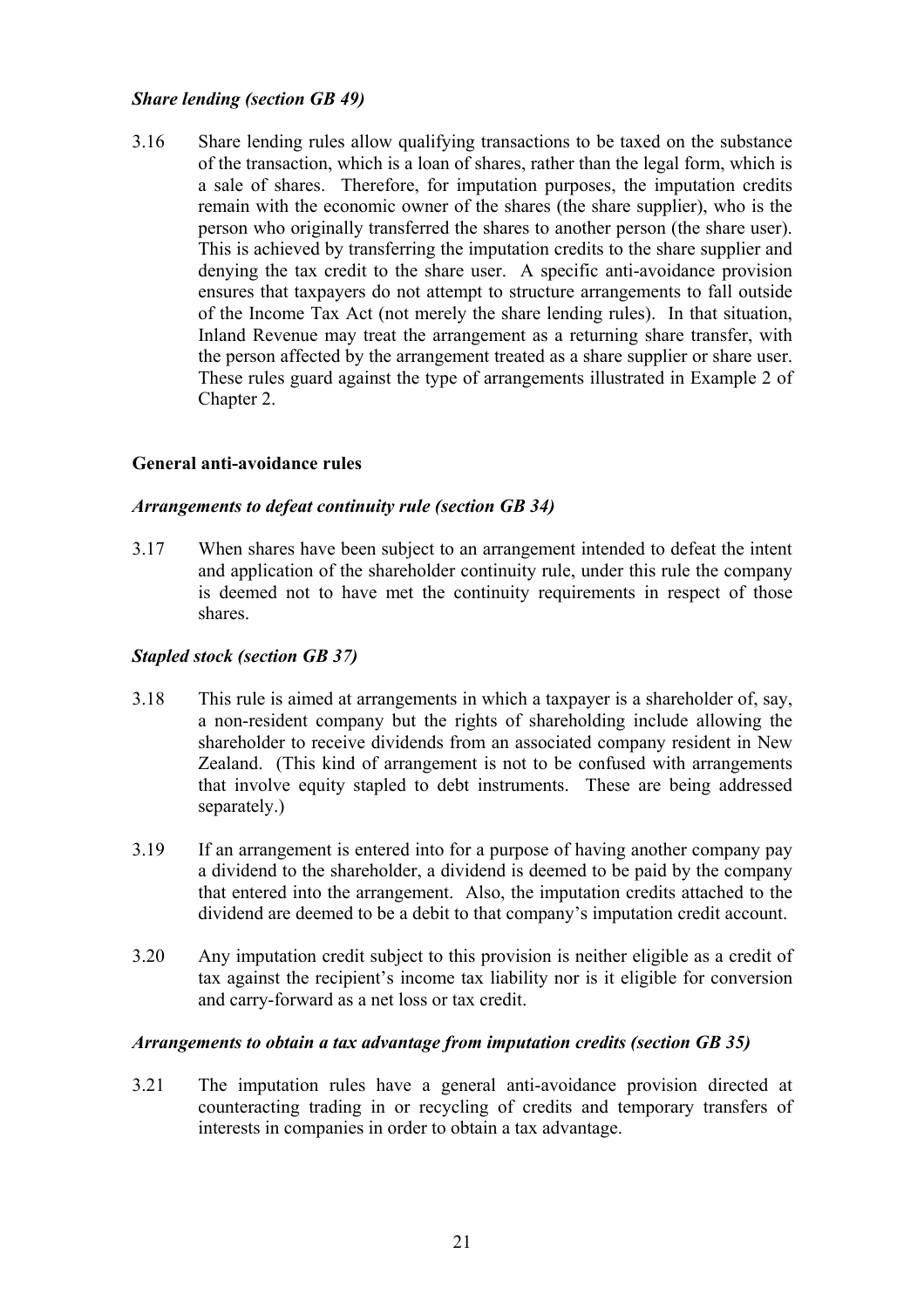- <span id="page-25-0"></span>3.22 An arrangement to obtain a tax advantage includes streaming arrangements in which the streaming will give a higher credit value to a person receiving the credit than would have been case for the person who would have otherwise received the credit. A dividend has a higher credit value if it has an attached imputation credit and it replaces a dividend that does not, or if the imputation ratio of the dividend is higher than that of the other dividend.
- 3.23 When an arrangement is subject to this provision, the person who would get a tax credit advantage is denied it, and the company that would get an account advantage (a credit to its imputation credit account) has a debit to its imputation credit account equal to the imputation credit.

#### **What are the private sector's concerns about the current rules?**

3.24 The government is uncertain about the overall depth of private sector concern about the current anti-streaming rules, and therefore seeks comment about whether they need change and, if so, the form that change should take.

#### *General anti-avoidance rules*

- 3.25 Most comment to date has been that the general anti-avoidance rules present a number of difficulties of interpretation for both taxpayers and Inland Revenue, particularly when taxpayers contend the arrangements in question have legitimate commercial purposes. Existing rules have been criticised as being unclear on complex arrangements. Also, they should be flexible enough to allow arrangements that are commercially desirable.
- 3.26 One alternative would be to replace the general rule with rules that target particular types of transactions (as is done with imputation selling transactions, referred to earlier). If we move in the direction of closer alignment between the Australian and New Zealand imputation provisions, another possibility would be to adopt some of the Australian provisions.
- 3.27 Australia has four basic anti-avoidance rules (see Appendix) and while one rule is similar to New Zealand's current stapled stock provisions, referred to earlier, and another is purely of an administrative nature, the others attack arrangements that might otherwise be allowable in New Zealand under the current rules.

#### *Continuity rules*

3.28 If there was no continuity test or it was set at a lower threshold than the present 66 percent, a credit that had been earned in the past could be transferred to a new owner (say, a taxable resident) who might be in a very different tax position from that of the original owner (say, a tax-exempt entity). The continuity test also helps prevent sales of companies with imputation credit balances to companies who can more benefit from them.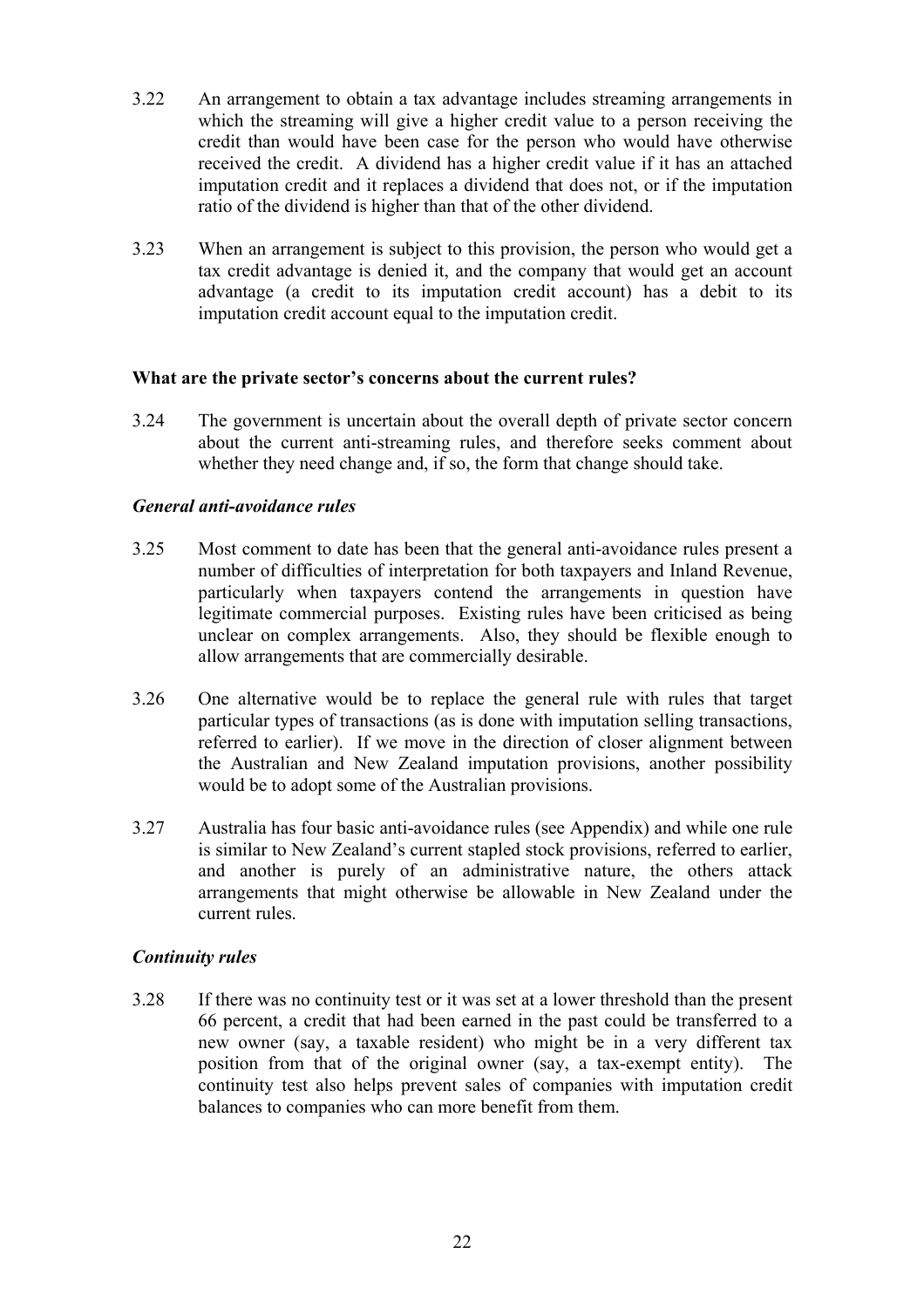- 3.29 Generally, when a continuity breach is imminent, a company may take action to prevent the loss of the imputation credits to shareholders by paying a dividend (often by way of a bonus issue) to reduce the imputation credit account to zero. Therefore the continuity rule can fill a useful function in that it can prevent the build up of unusable credit balances.
- 3.30 Some companies, however, lose their imputation credit balances because of errors in calculating shareholding changes. Moreover, the rules sometimes require companies to pay dividends or bonus shares, which may be costly for those companies, when there are no policy concerns with the shareholding change.
- 3.31 For example, suppose a company that is 100 percent owned by a shareholder on capital account on the 33% tax rate earns \$100 profit and pays \$30 tax. Under our current continuity rules, if these profits and imputation credits are not distributed before a sale of more than 66 percent of the shares of the company, the credits are cancelled in full. However, assuming the purchaser is able to make use of the imputation credits, if there were no continuity rules the value of the credits would be factored into the sale price for the shares. If the purchaser is also on capital account and on a 33% tax rate the vendor would receive a \$67 after-tax return. Although this is, on the face of it, inconsistent with the integration principle, it is of no practical effect as the aggregate tax liabilities are unchanged.
- 3.32 The share sale in these circumstances, therefore, does not appear to create concerns as the transfer of a credit is accompanied by an offsetting obligation to pay tax on the underlying income. On the other hand, Examples 2 and 3 in Chapter 2 show that the risks of removing the rule in its entirety could be significant, especially if at some point in the future imputation credits could be refunded to some non-taxpayers, such as charities, as discussed in Chapter 4.
- 3.33 In the light of these policy concerns, the government seeks comment on whether the continuity rules have practical compliance consequences or if they constrain commercial activity, and if so, how these problems can be addressed without opening up arbitrage opportunities. For example, if a continuity rule is retained, is the 66 percent continuity threshold still appropriate, or should the ratio go up or down? What are the costs and practical implications of complying with the current rules, including taking action such as making bonus issues before a major shareholding change occurs? Alternatively, are there better ways of targeting arrangements, such as those described in Examples 2 and 3 in Chapter 2?

#### *Exempting credit rule*

3.34 Australia does not have quantitative tests for shareholding continuity. Instead it protects its source-basis taxation by an exempting credit rule that is designed to prevent the trading of imputation credits when foreign-owned companies or companies owned by tax-exempt entities are sold to residents. This rule is described in the Appendix.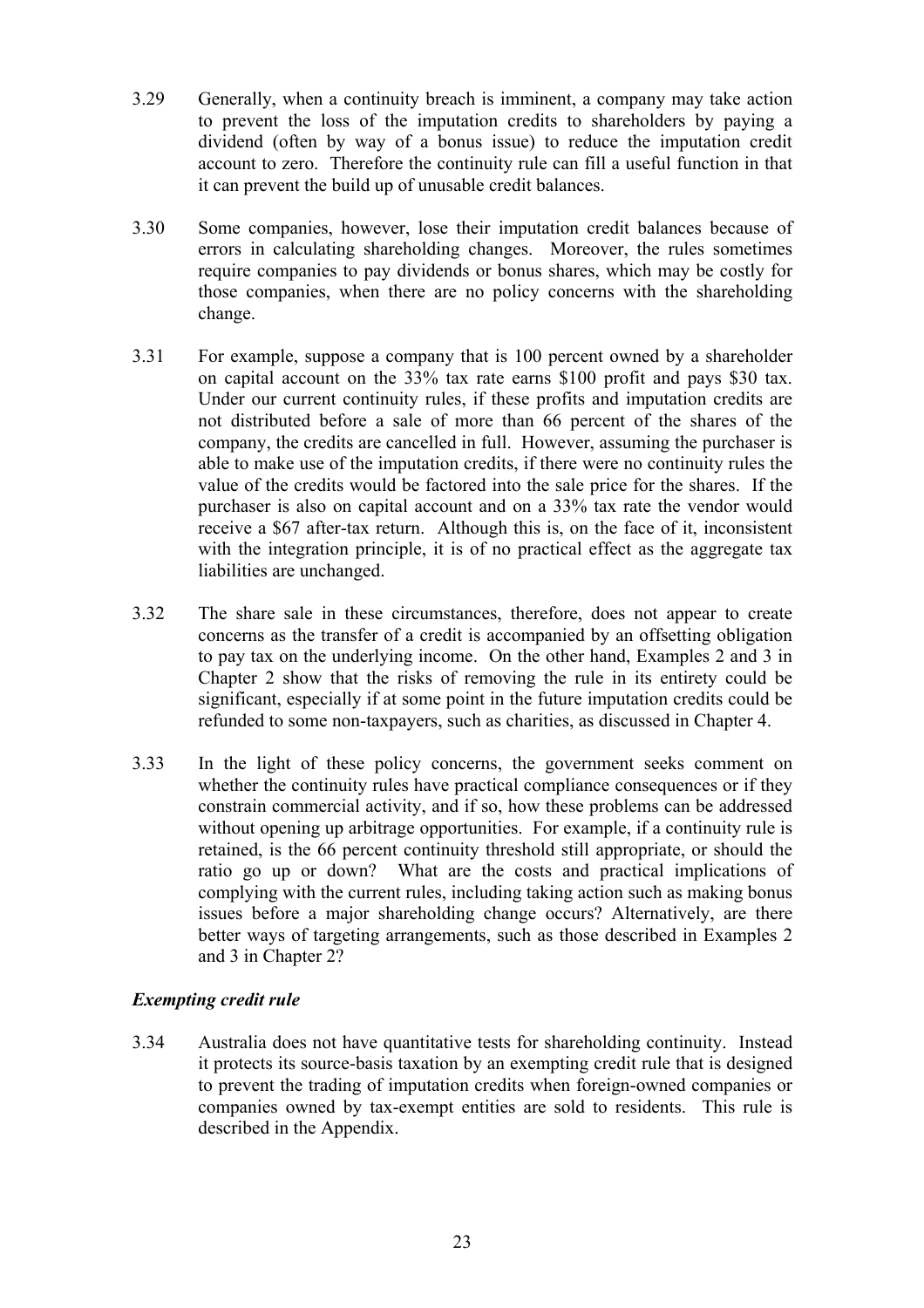- 3.35 A question for New Zealand is whether any such rules should be considered as a replacement for continuity provisions or in addition to continuity. If refunds are provided to charities and/or other non-taxpayers, transfers of imputation credits from non-resident shareholders to domestic taxpaying shareholders will not be the only issue of policy concern. Similar concerns would arise with transfers between domestic taxpayers on different rates. New Zealand may be subject to much greater pressures here than Australia would be because of the absence of a capital gains tax.
- 3.36 There is also an element of arbitrariness in the Australian rules. Should there, for example be a foreign/tax-exempt ownership threshold before the rules kickin (in Australia it is 95 percent) and if so what is an appropriate ratio?

## *Holding period rule*

- 3.37 While some of the impact of the exempting credit rules can be avoided by a temporary transfer of shares, the Australian franking credit holding rule, which generally allows only shareholders to benefit from imputation credits if shares are held for a minimum period (45 days, as discussed in the Appendix) provide some barriers to such arrangements. Would a similar rule be sensible for New Zealand and, if so, is 45 days a reasonable period? If such a rule were introduced, how should we best assess when a substantial part of the risks of ownership of shares is subject to an arrangement to defeat their application.
- 3.38 Finally, would compliance costs be eased by repealing our continuity rule and adopting the Australian holding period rule, together with the exempting credit rule?

#### *Same credit ratios*

- 3.39 The benchmark dividend rule is intended to ensure that imputation credits are evenly spread across all shareholders and not directed at those best able to use the credits. However, the current rule does not prevent the unequal distribution of imputation credits. This is because it looks only at actual distributions within the current year. Therefore it is possible to stream imputation credits by paying dividends only on one class of share, or using a special purpose vehicle with a different payout ratio to the head company or by paying dividends in alternate years. The question is whether, in practice, this causes major concerns.
- 3.40 The rules could be changed to measure imputation credit ratios across a twoyear period and require them to be maintained. Moreover, to target transactions that consistently pay dividends only on certain classes of share or from special purpose vehicles, the benchmark rules could be extended to all shares from all entities within a group of companies. Would such a change have a substantial effect on compliance costs or hinder valid commercial transactions?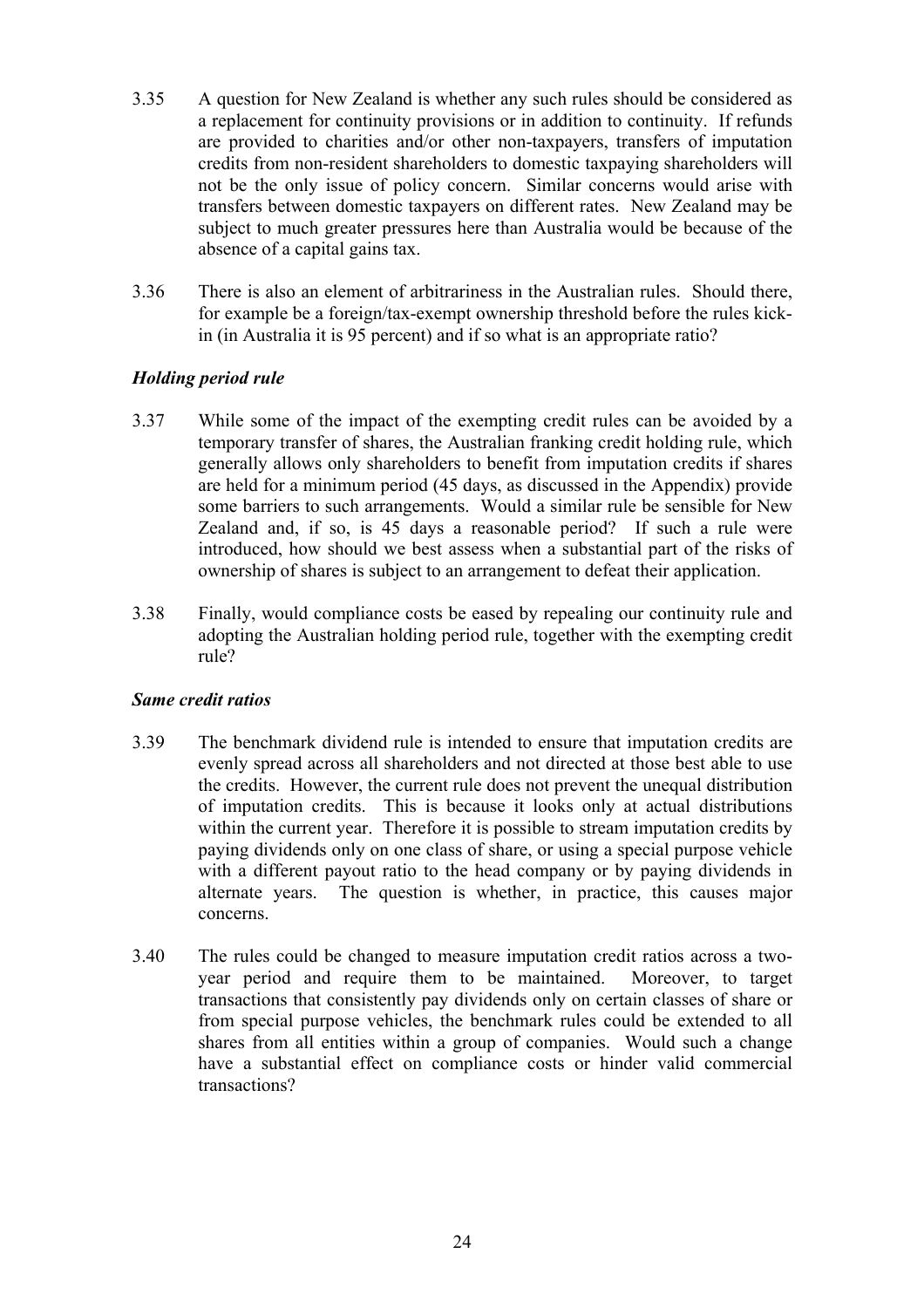#### *Trusts*

3.41 The rule preventing streaming of credits to beneficiaries applies even if, for example, one beneficiary receives all dividend income and another receives non-dividend or capital payments only. This can lead to capital beneficiaries losing all of their allocation of imputation credits, as illustrated in Example 5.

#### **Example 5. How beneficiaries can lose imputation credits**

An estate has a number of beneficiaries. Beneficiary A has a lifetime interest in the income from half the original capital. The other half of the capital plus accrued income is to be paid to the deceased's children (Beneficiaries B and C) when they turn 25.

The income of the estate includes dividends that carry imputation credits.

In a particular year, Beneficiary A is paid out her share of the estate's income, being \$4,000 of dividends. Beneficiary B turns 25 and is paid out her capital of \$36,000. Therefore the total distribution is \$40,000. \$500 of imputation credits were attached to the dividend income distributed.

Based on her share of total distributions, Beneficiary A is entitled to 10 percent of the \$500 of imputation credits, being \$50. The remaining imputation credits are forgone as Beneficiary B is not entitled to an allocation of imputation credits because she is a capital beneficiary only.

- 3.42 The current requirement to pro-rate the imputation credits in the circumstances described in Example 5 produces results that are not equitable to the beneficiaries when there is no avoidance concern. Therefore some have argued that the scope of the rule is too wide.
- 3.43 One option would be to remove the current rule and instead rely on the general anti-avoidance rule. Alternatively, a formulaic approach could be used, although in the past this has been rejected as unworkable and not sufficiently robust.
- 3.44 The government is not considering a change to the rule requiring pro rata allocation of imputation credits to partners in a partnership as it was decided during the review of partnership taxation that all tax attributes associated with partnership income must be allocated pro rata, in proportion to partnership income. This is to prevent partnerships from using special allocations as a way of streaming tax benefits to partners who can best use them.

#### *Imputation credit shopping*

3.45 The imputation credit shopping rules preserve the integration principle, and the government would be reluctant to narrow it unless there was evidence of legitimate commercial transactions being prevented. If the continuity rule is relaxed, however, there may be a case for its extension to deal with situations involving change of ownership of group companies with credit balances to prevent inappropriate access to tax refunds by corporate purchasers.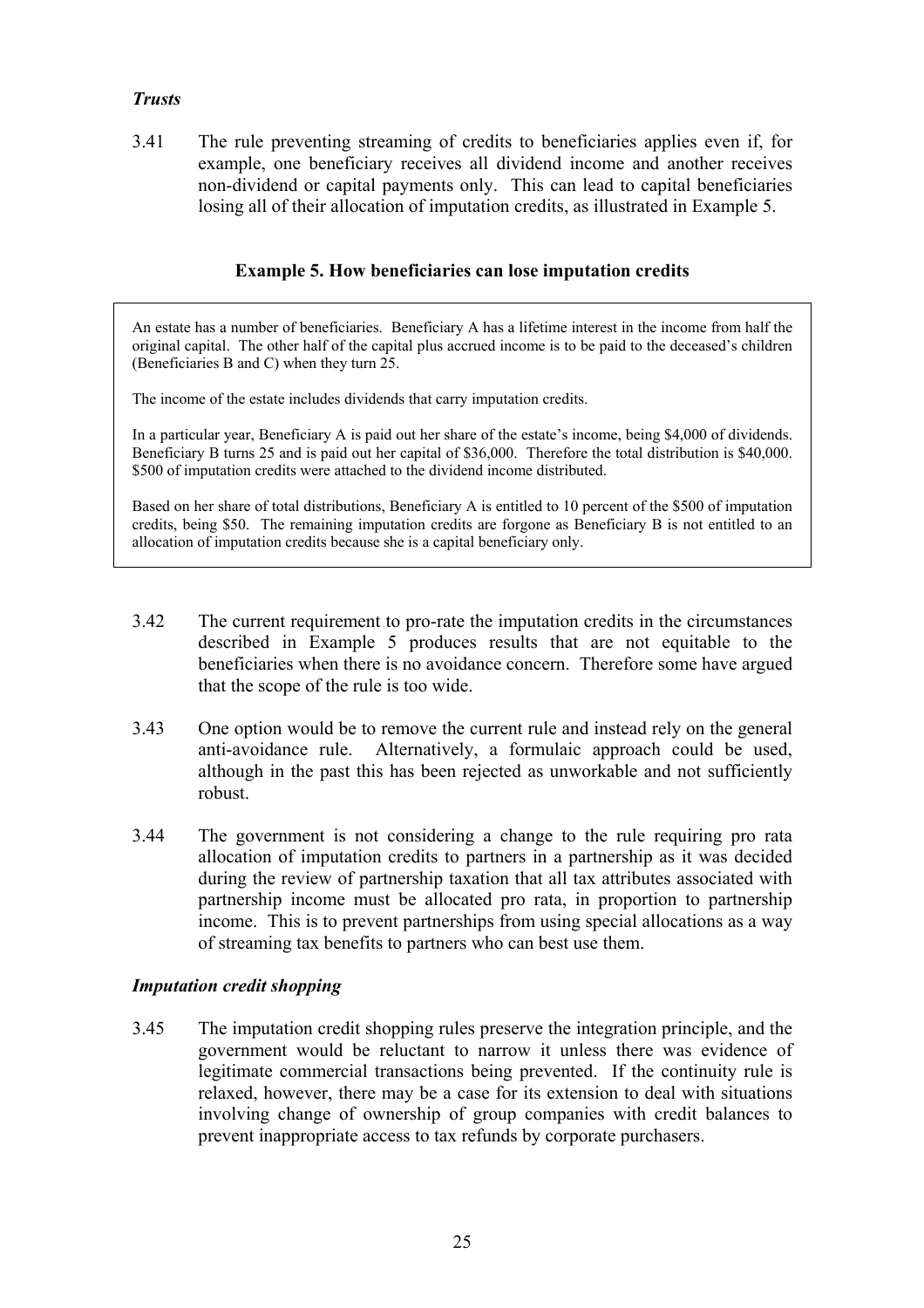## *Share lending*

3.46 The specific anti-avoidance rule in the share lending provisions targets the streaming possibility outlined in Example 2, so the government would also be reluctant to change it without providing some clear substitute preventing temporary share transfers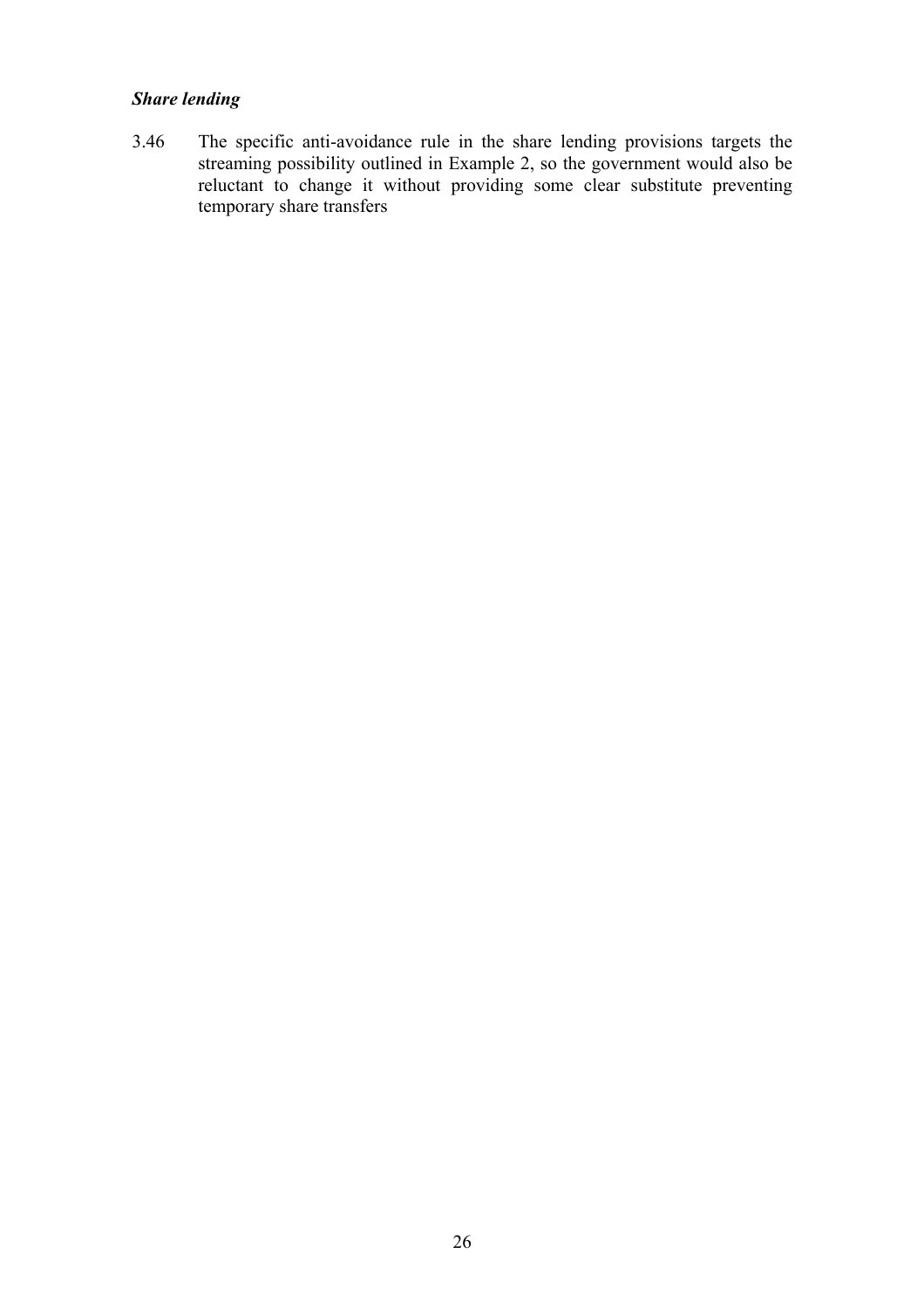# **CHAPTER 4**

## **Rethinking the refund rules**

#### <span id="page-30-0"></span>**Matters for discussion**

The current imputation rules do not provide refunds for imputation credits that cannot be used. This chapter discusses the case for providing refunds for imputation credits in some cases – such as for tax-exempt organisations such as charities – and seeks comment on the following matters:

- Does the absence of a rule allowing a refund for imputation credits affect the type of investments a tax-exempt organisation makes?
- If rules were introduced to allow imputation credits to be refunded, it would be necessary to ensure they did not undermine the objectives of the imputation system. What checks and balances would a responsible refund mechanism have?
- Do other options exist to deal with concerns identified in this chapter?
- 4.1 New Zealand company tax is paid on income earned by New Zealand companies. This company tax paid can then be attached in the form of imputation credits to dividends paid to shareholders, so that, effectively, the company tax is seen as a withholding tax for the shareholder. If shareholders are subject to New Zealand tax they will have tax to pay on the dividend they receive and can use the imputation credits to pay all or part of that tax.
- 4.2 If, however, the shareholder does not have to pay tax on the dividend for example, if the shareholder is a tax-exempt charity – the imputation credits cannot be used and cannot be refunded. The benefit of the imputation credits is lost to the shareholder. Moreover, the dividend income earned by the taxexempt shareholder has effectively been taxed at the company rate rather than at the shareholder's effective rate of zero percent.
- 4.3 One of the effects of this treatment is that tax-exempt organisations may choose investments that pay them a before-tax return (referred to as nonimputed income, such as interest) over those New Zealand shares that provide an after-tax return, such as imputed dividends.
- 4.4 This outcome is a concern for shareholders in New Zealand companies when those shareholders have a specific exemption from New Zealand income tax and consequently are not subject to tax on the dividends they receive. Registered charities are one example of a group that currently has a specific income tax exemption.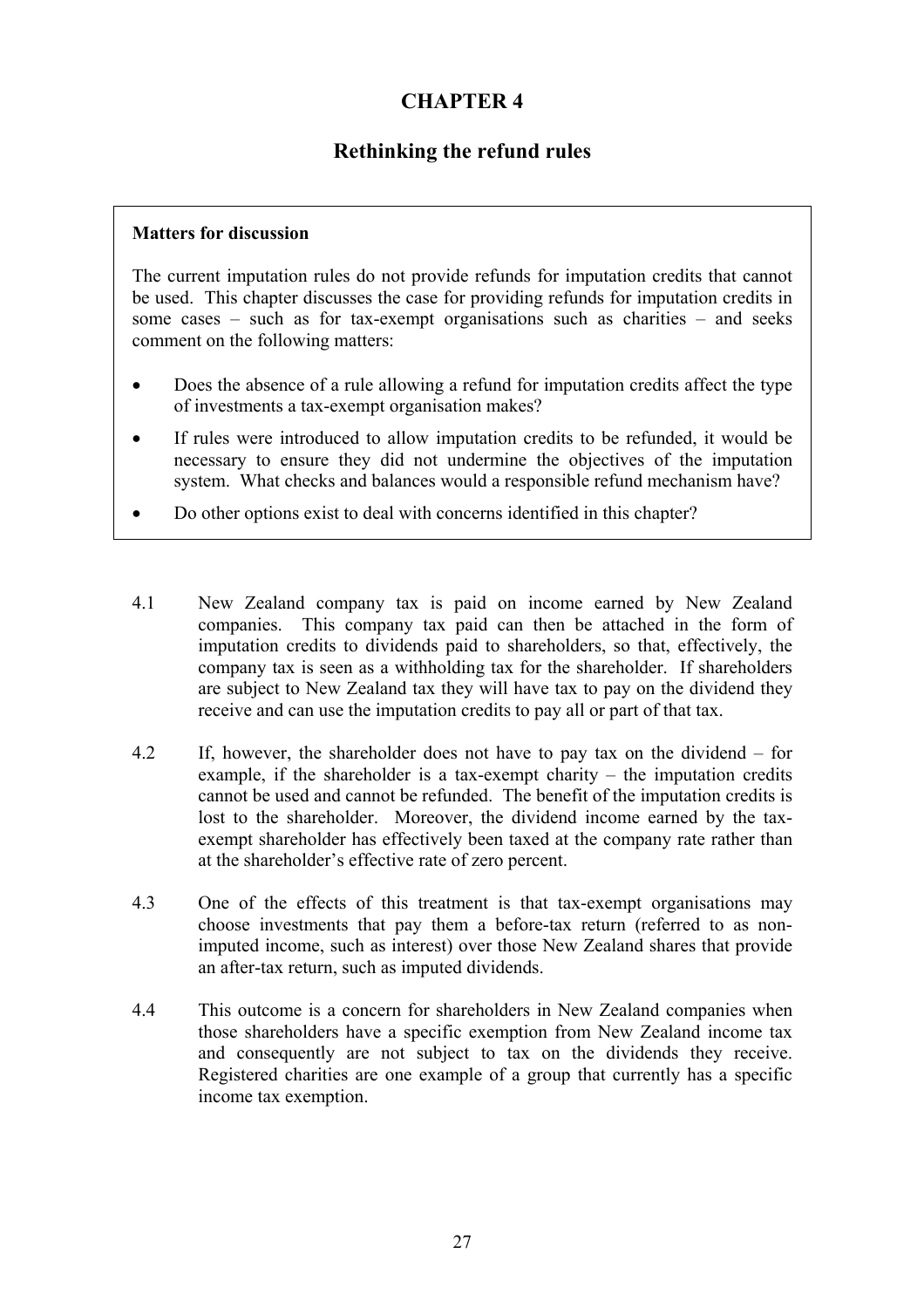- <span id="page-31-0"></span>4.5 Similar concerns arise for shareholders who have tax losses or who are on marginal tax rates that are lower than the company tax rate. In these cases, however, the imputation credits that are not needed to satisfy the current year's tax obligation on the dividend can be carried forward by the shareholder and used to meet future tax obligations on other income.
- 4.6 This chapter covers the current policy reasons for not allowing the refunding of imputation credits. It then considers the case for refunding imputation credits to organisations that have specific exemption from New Zealand income tax – for example, registered charities – and taxpayers with losses or tax rates that are lower than the company tax rate.

## **Current policy on refunding imputation credits**

- 4.7 For reasons discussed in Chapter 2, New Zealand tax will continue to apply to foreign shareholders on the income they earn indirectly through their investments in New Zealand companies. This means that foreign shareholders should not receive refunds for imputation credits. Providing a refund to these shareholders would mean that any company tax paid in New Zealand would be effectively refunded.
- 4.8 In the case of New Zealand organisations that are not subject to tax on their income the issue is more complex, however. The concern is that these organisations are not able to benefit from the imputation system. This is contrary to one of the principles underpinning the imputation system, which is that shareholders should, as far as possible, be treated as if the income earned by the company were earned by them directly.
- 4.9 This concern with the current policy is frequently raised by the charitable sector as a reason for rethinking the rules that apply to refund of imputation credits.<sup>5</sup> The government is very aware of these concerns. In designing the imputation system, however, policy decisions were made that imputation credits should not be refunded, meaning that tax-exempt organisations and non-resident shareholders continued to be taxed at the company level on dividends received. Tax-exempt organisations are, in principle, no worse off under this decision than they were under the dividend system that applied till 1988.
- 4.10 The concern that has always existed when considering the case for refunding imputation credits is the pressure that could be placed on the company tax base by allowing refunds. Refunding tax credits could also create greater incentives for charities to be used in "tax planning" arrangements, contrary to policy.
- 4.11 Given the objective of taxing non-residents on the income they earn in New Zealand and that shareholders should, as far as possible, be treated as if the income earned by the company were earned by them directly, we now consider the case for refunding imputation credits.

 $\overline{a}$ 

<sup>5</sup> As noted in the October 2006 discussion document *Tax incentives for giving to charities and other non-profit organisations*.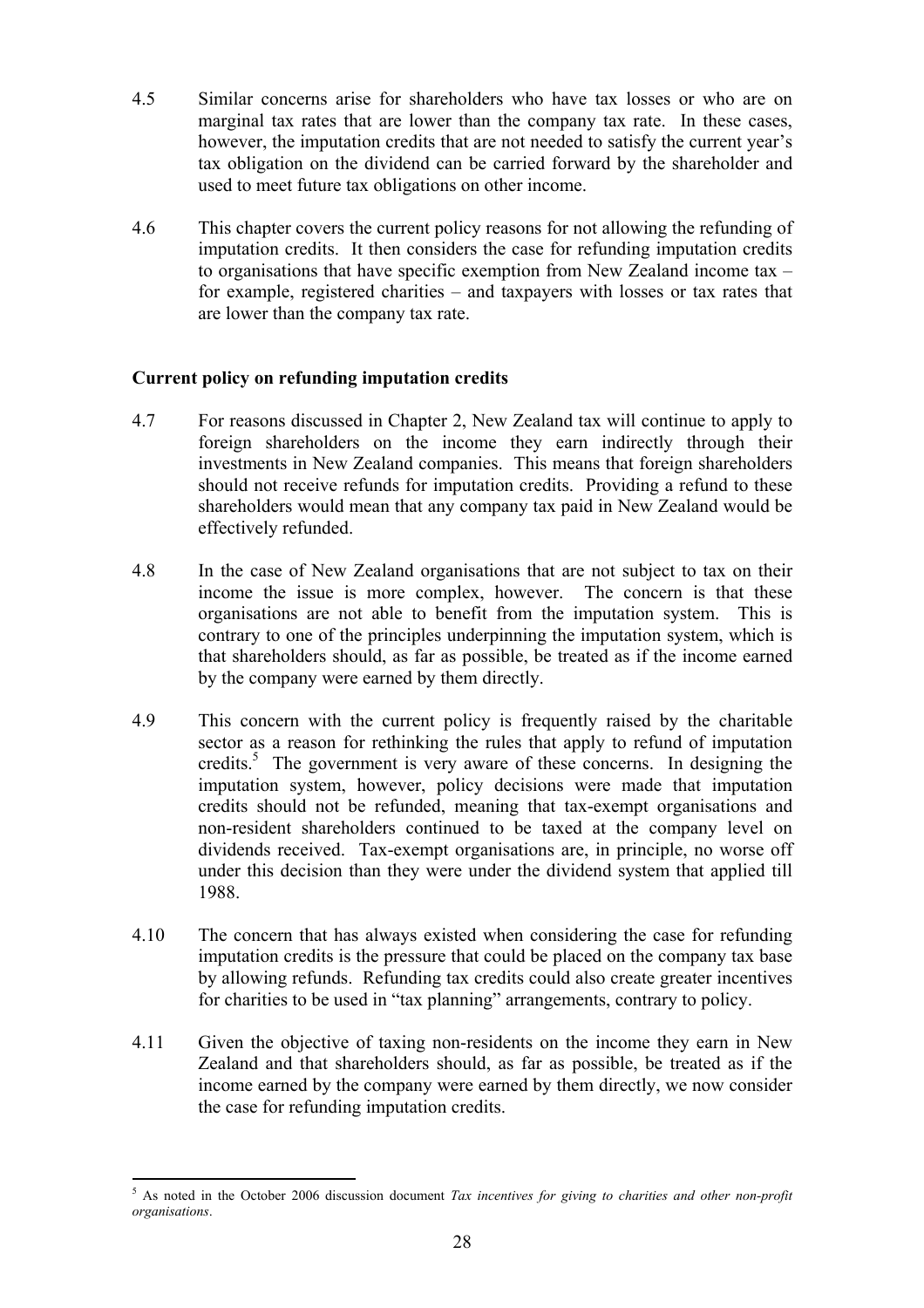#### **The case for refunding imputation credits to tax-exempt organisations**

- 4.12 Tax-exempt organisations are concerned that they cannot use imputation credits. They are effectively subject to tax at the company rate, 30%, on the income that is taxed within any companies they invest in. Example 6 shows the after-tax return a tax-exempt organisation receives from an investment in New Zealand shares, compared to what it would get if the taxation of the company income reflected its tax-exempt status.
- 4.13 As a result of the effects illustrated in Example 6, tax-exempt organisations are likely to prefer investing in products such as loans, bank deposits or shares that do not pay imputed dividends. Investment in New Zealand company shares, on the other hand, offers an after-tax return in the form of imputed dividends. Example 7 illustrates this point.



A tax-exempt charity invests in a company that earns \$100 profit and pays \$30 tax at the company level. The profit is distributed to the charity. If the imputation system recognised the charity's taxexempt status the after-tax return would be \$100.

Under the current imputation system, however, when the profit is distributed to the charity, there is an after-tax return of \$70. The imputation credits of \$30 are lost.

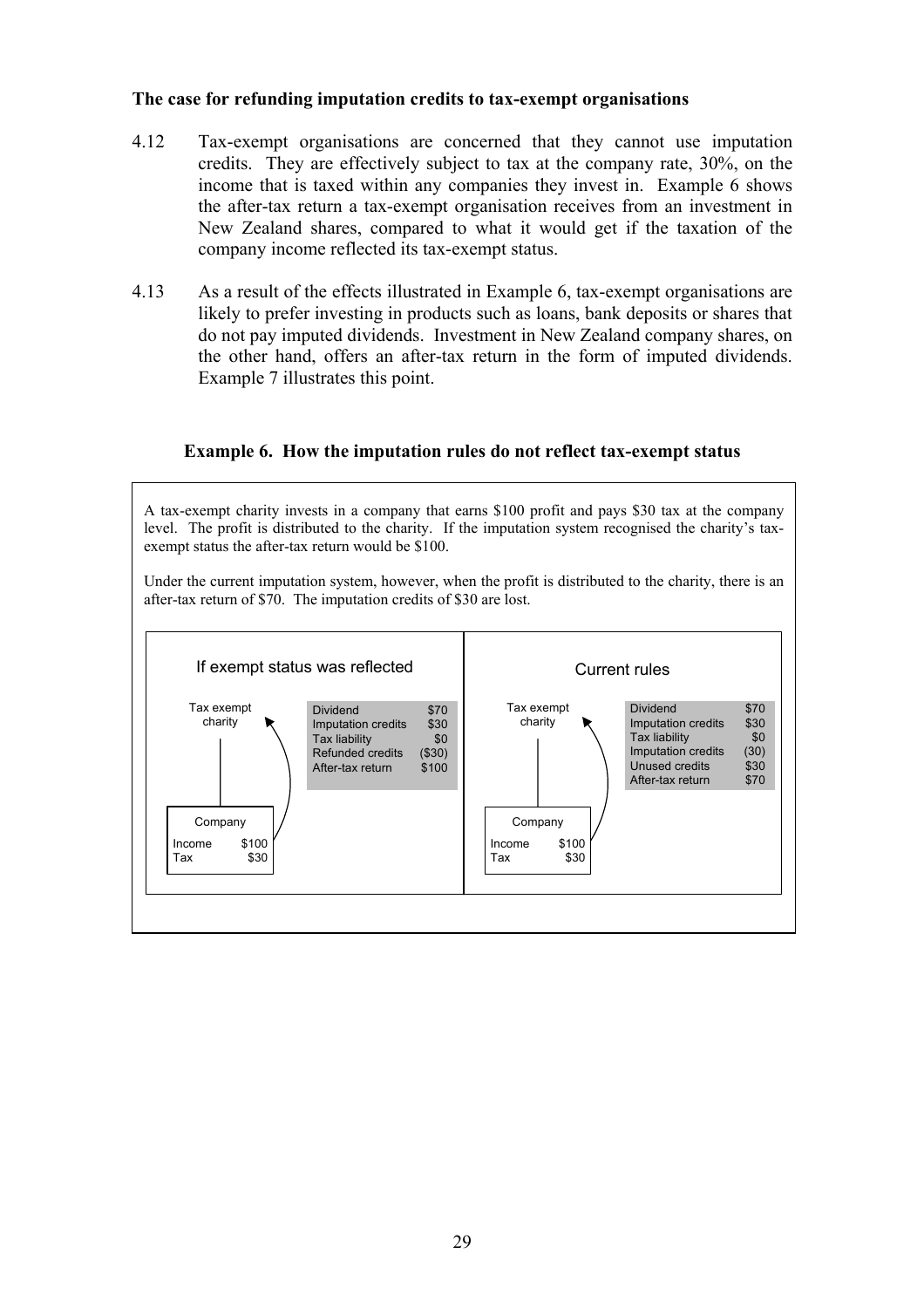#### **Example 7. How the imputation rules can affect the after-tax return on investments**

<span id="page-33-0"></span>

#### **The case for refunding imputation credits to taxpayers with lower marginal tax rates or those with losses**

- 4.14 Taxpayers with marginal tax rates that are lower than the company rate or taxpayers with losses may also have an interest in receiving refunds of imputation credits. They are unable to receive the full benefit of the imputation credits attached to the dividends they receive unless they have enough other taxable income. Imputation credits that cannot be used must be carried forward against future taxable income.
- 4.15 One important distinction between this group of taxpayers and tax-exempt organisations is that taxpayers in loss or on lower marginal tax rates may benefit from using the imputation credits in future income years.
- 4.16 While there is a cost to this deferral, the tax benefit of the imputation credits is not lost and, for financial reporting purposes, the value of these credits may be recorded as a tax asset. Therefore the concern is a matter of timing because tax is collected on taxable income at an earlier point in time than it would be otherwise.
- 4.17 The fact that the benefit of the imputation credits is not lost raises questions about whether it is necessary to refund to this group of taxpayers any imputation credits that remain unused in a current tax year.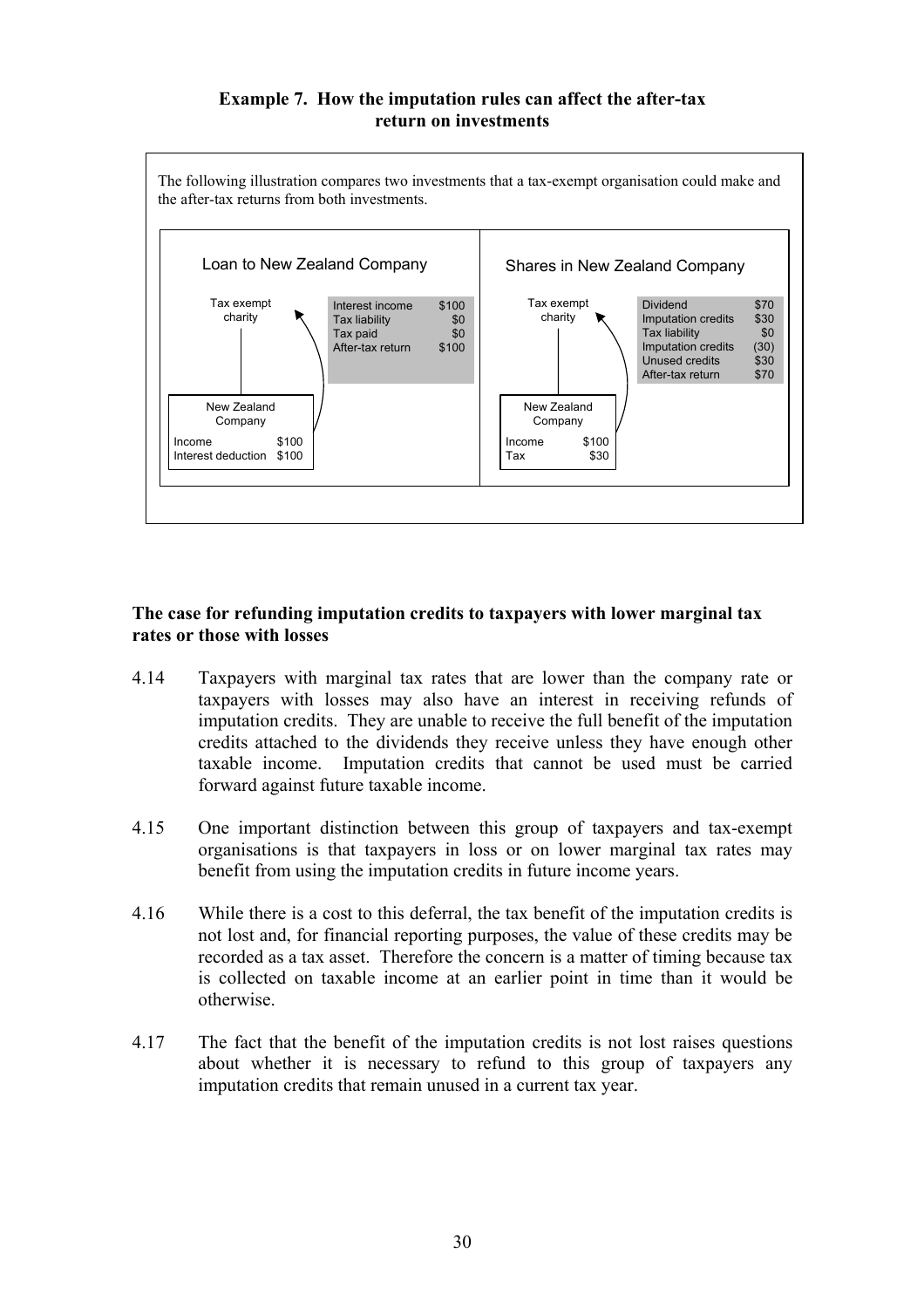#### <span id="page-34-0"></span>**Important considerations for refunding imputation credits**

## *Scope*

- 4.18 Consideration could be given to allowing imputation credits to be refunded to some or all of the groups that have an interest in allowing imputation credits to be refundable – including registered charities, other entities with specific statutory tax exemptions, taxpayers whose marginal tax rates are lower than the company rate, and taxpayers in loss.
- 4.19 Australia, for example, has taken the approach of limiting access to refunds to certain groups, including individuals who are Australian residents, superannuation funds and certain tax-exempt organisations.
- 4.20 To qualify for a refund under the Australian rules, tax-exempt organisations must have a physical presence in Australia, incur expenditure in Australia, pursue their objectives principally in Australia during the income year in which the distribution is made.
- 4.21 The Australian refund rules are supported by a range of anti-avoidance rules designed to ensure that the franking credits (Australia's equivalent to our imputation credits) are not streamed to those that can seek refunds of the credits. If New Zealand provided for refunds, consideration would need to be given to these sorts of rules. It is obviously necessary to balance the complexity of the rules against concerns about the potential for tax planning opportunities. The rules in this area are also relevant in the context of streaming generally, as discussed in Chapter 3.
- 4.22 In considering the scope of introducing a refund mechanism it is relevant to consider whether such a move could be viewed as discriminatory. In other words, would it be acceptable to discriminate against non-resident shareholders over resident shareholders and between domestic shareholders in different tax paying situations?

#### *"Tax planning"*

- 4.23 Refunding imputation credits could lead to an increase in incentives for companies and shareholders to allocate imputation credits to shareholders that could access refunds. A concern with refunding imputation credits is that it would place additional pressure on the rules that ensure taxpaying shareholders in New Zealand companies continue to pay the correct amount tax on the income they earn in New Zealand.
- 4.24 For example, allowing imputation credits to be refunded to tax-exempt organisations could increase the incentive for certain taxpayers to temporarily transfer shares to tax-exempt organisations and then extract the refund, to the benefit of both parties – as illustrated in Example 8. If the type of arrangement described in the example resulted in less tax being paid by non-resident shareholders or higher marginal tax rate taxpayers (those that are required to pay tax at 33% or 39%), that would pose a risk to the tax base. The risk would apply equally to shareholders with losses.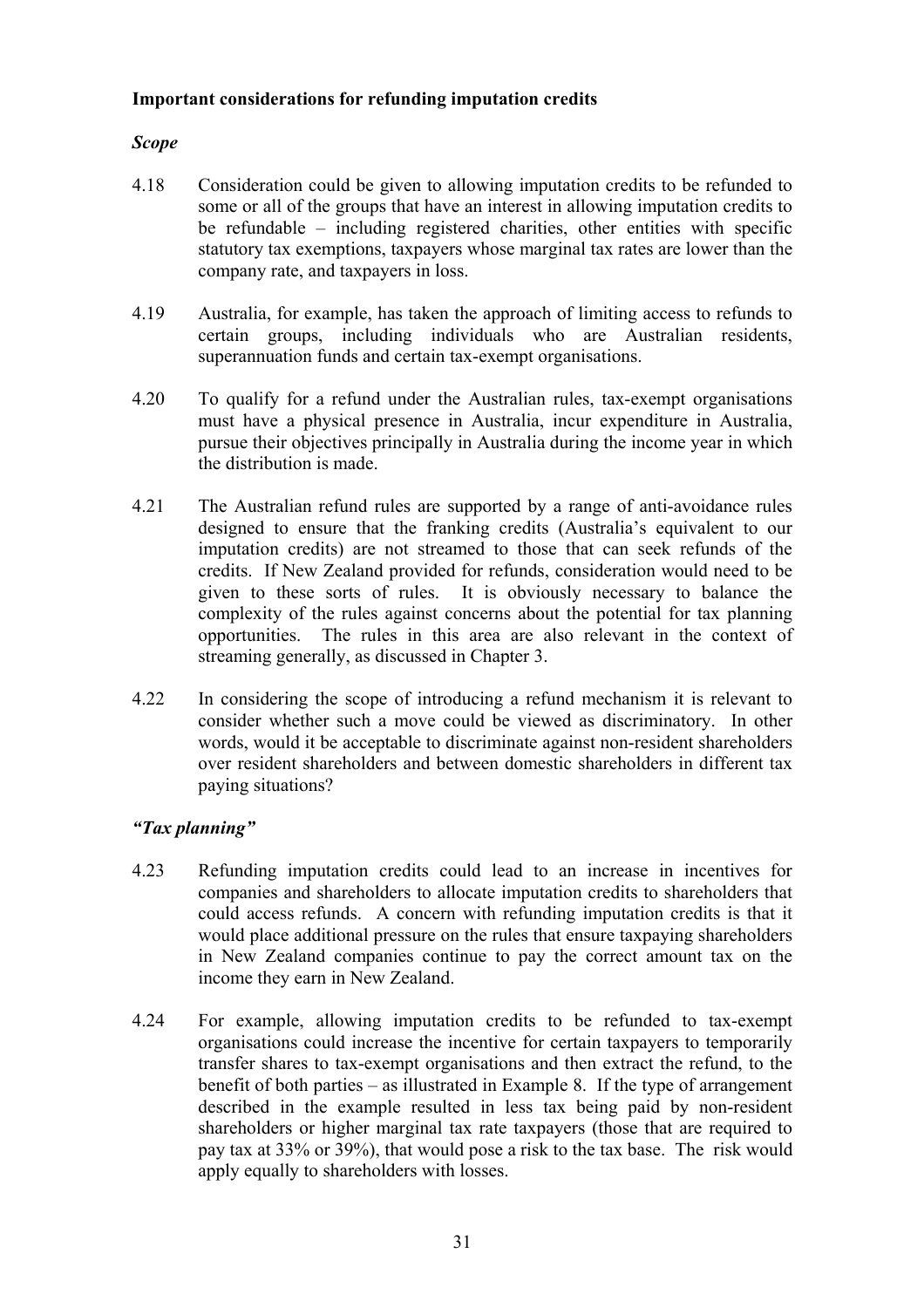4.25 The need for robust, potentially complex, rules to guard against tax planning opportunities must be balanced against the need to have legislation that is easy to understand and comply with.

#### **Example 8. Base maintenance problem with refunding imputation credits**

A company that is 100 percent owned by a non-resident shareholder earns \$100 profit and pays \$30 tax. If these profits are distributed to the non-resident shareholder, there will be an after-tax return to the shareholder of \$70. However, if the shares were sold to a tax-exempt entity before distribution, in the absence of suitable anti-avoidance rules the tax-exempt entity would be entitled to a \$30 refund of tax (assuming a refund is available for the imputation credits). This tax refund is likely to be shared between the vendor and purchaser through the sale price of the shares. If the shares were sold for \$100, the vendor would receive a \$100 after-tax return. This result is inconsistent with the objectives of the imputation system, and the \$30 reduction in tax paid would also be a fiscal cost.



## *Fiscal cost*

- 4.26 It is difficult to determine the fiscal cost of providing refunds to the various groups identified in this chapter.
- 4.27 Refunding imputation credits to tax-paying resident shareholders that cannot use the credits against a current year's tax liability (for example, if the taxpayer is in a tax loss position or has insufficient current year's taxable income to use the credit against) is estimated to have a fiscal cost of \$400 million. This estimate is based on data available for the 2006 and 2007 income years. This fiscal cost is likely to make it difficult for the government to extend refundability to this group. It should be noted, however, that these taxpayers can use the imputation credits against future years income tax liabilities.
- 4.28 Information about the value of imputation credit balances held by tax-exempt organisations is limited because they are not required to file tax returns. Allowing refunds for imputation credits, though, is likely to come with significant cost to New Zealand, without taking into account any changes in investment behaviour that may result.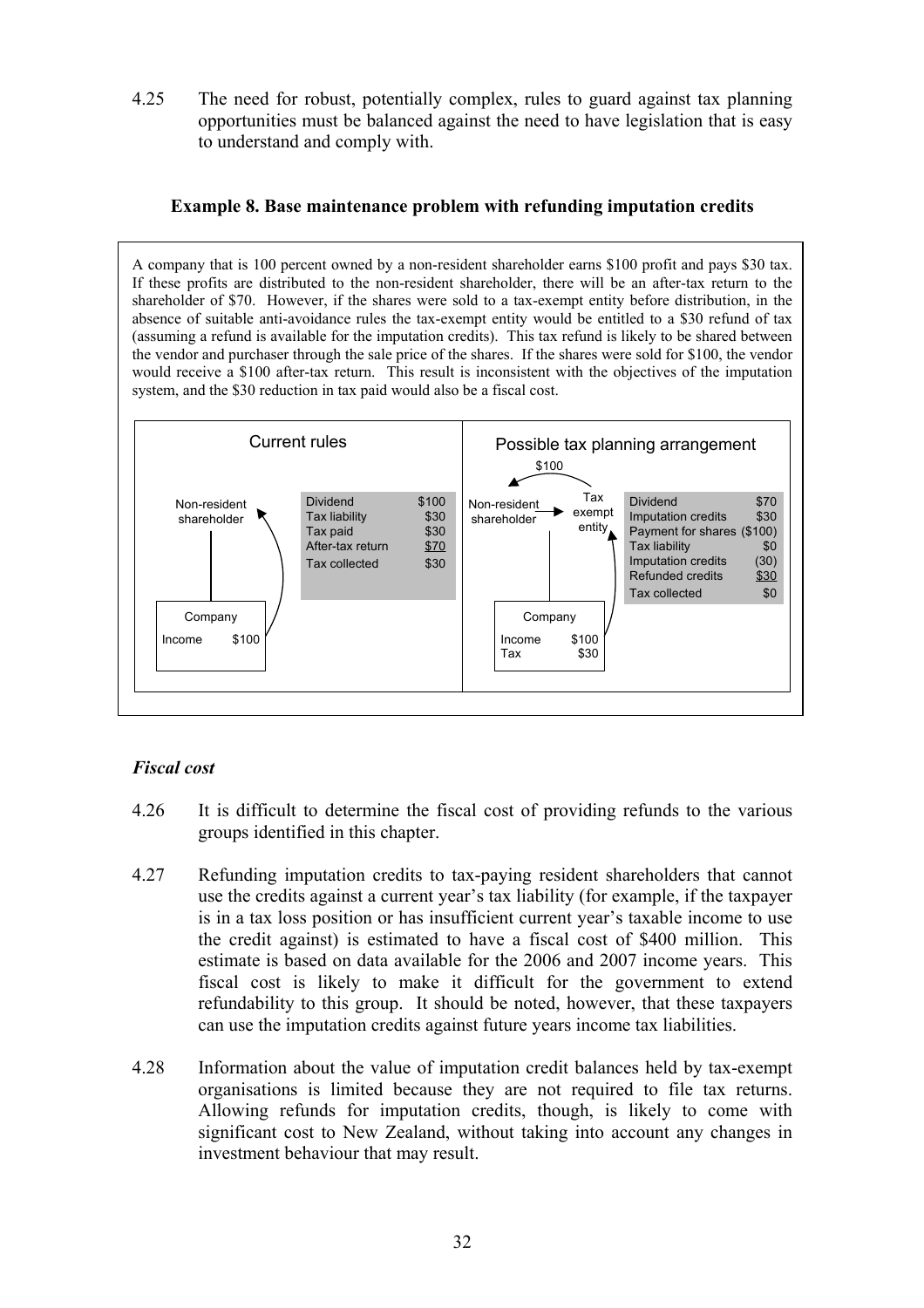<span id="page-36-0"></span>4.29 There is also the question of the value of existing imputation credit balances and whether refunds should be limited to imputation credits generated by companies after the introduction of any refunds. The cost of not doing so is expected to be prohibitively expensive.

#### *Fairness*

4.30 If, because of concerns about tax planning or fiscal cost, decisions are made to exclude certain persons or organisations from any refund mechanism, that will add to the complexity of any rules and raise questions about discrimination. For example, refunds could be selectively made to organisations such as registered charities or charities that qualify for income tax exemptions. That, however, would discriminate against other tax-exempt taxpayers such as local authorities, qualifying friendly societies and amateur sports clubs.

#### *Discrimination and non-residents*

4.31 Similarly, establishing the grounds for refunding imputation credits is also important if New Zealand continues to tax income earned in New Zealand by non-residents. For example, consideration needs to be given to whether or not the extension of refunds to some or all New Zealand residents could violate discrimination prohibitions, either in domestic law or in international agreements (such as double tax treaties).

#### **Matters for consultation**

4.32 The question of refunding imputation credits to charities or other groups poses a number of complex questions and is not without its risks. Readers' views about whether a refund mechanism for imputation credits would be suitable for New Zealand, in light of the issues outlined in this chapter, are welcome.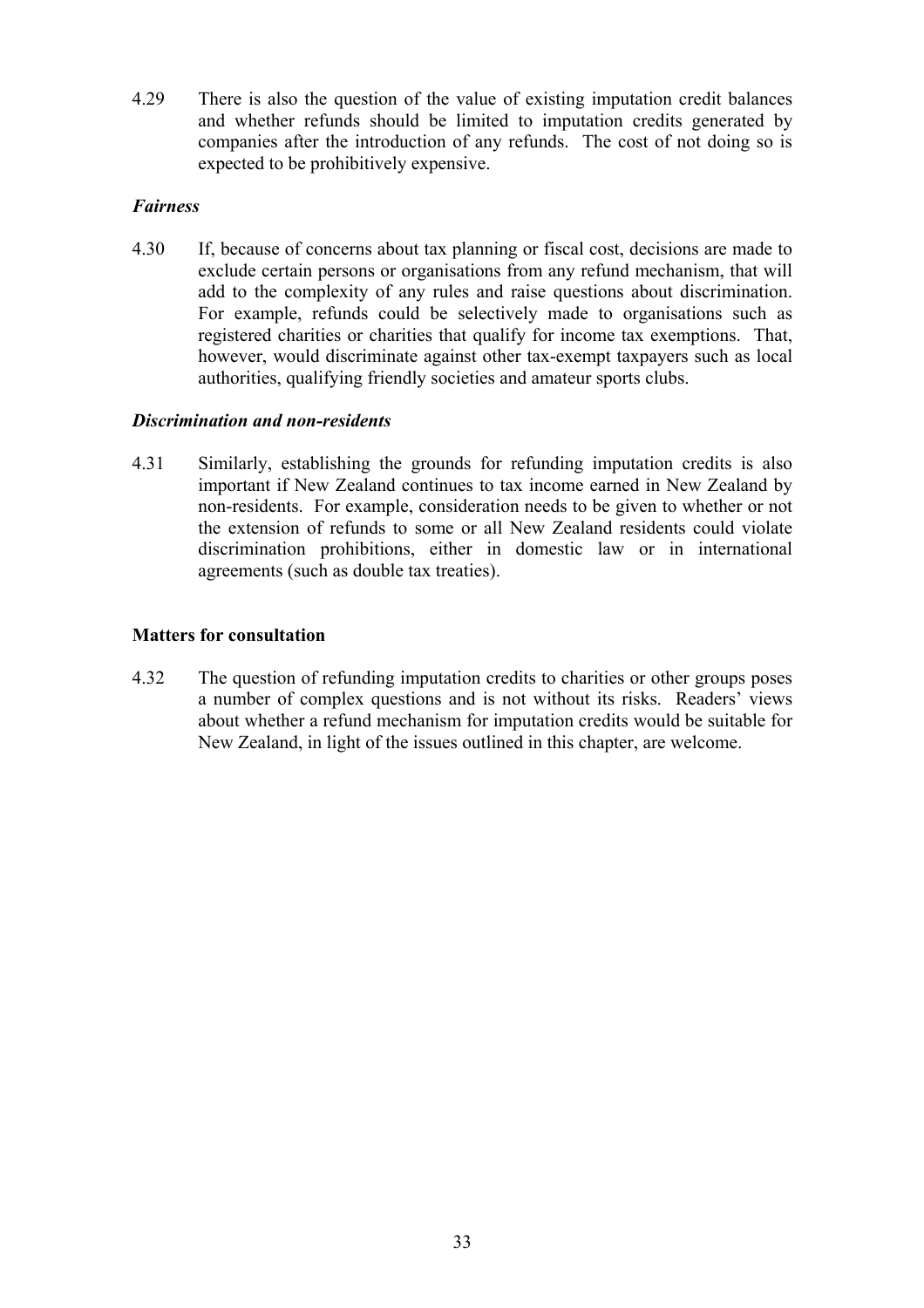# **APPENDIX**

## **Australian anti-streaming rules**

<span id="page-37-0"></span>Australia has four anti-streaming rules contained in the Income Tax Assessment Act 1997. The rules are:

- 1. A franking debit is generated if the exercise or non-exercise of a choice by a member (in broad terms, a shareholder) of one corporate entity results in a linked distribution being made by another corporate entity in substitution for a distribution by the first entity.
- 2. A franking debit is generated if the exercise or non-exercise of a choice by a member of the entity determines (to any extent) that the entity issues tax exempt bonus issues (as defined) to the member or another member in substitution for imputed dividends.
- 3. A rule that applies where a member who is better able to benefit from imputation credits receives one or more imputation benefits. An *imputation benefit* is:
	- an entitlement to a tax offset or, if the member is a corporate tax entity, a franking credit;
	- an amount that would be included in the member's assessable income as a result of the distribution; or
	- an exemption from withholding tax (relevant if the member is a nonresident).

 The recipient must derive a greater benefit from imputation credits than another member who misses out on an imputation benefit. Relevant factors in determining whether the recipient derives a greater benefit from imputation credits than another member includes, amongst a number of factors, the residency of the members. A difference in shareholders' marginal tax rates does not, by itself, indicate that some members derive a greater benefit from imputation credits than others.

 If the elements of this streaming rule are present, the Commissioner may make a determination that:

- the streaming entity will incur an additional franking debit in respect of each distribution made or other benefit received by a member; and/or
- no imputation benefit is to arise in respect of any streamed distributions paid to a member.

The following examples are adapted from the explanatory memorandum that accompanied the legislation in order to illustrate the type of arrangements that this rule intends to target: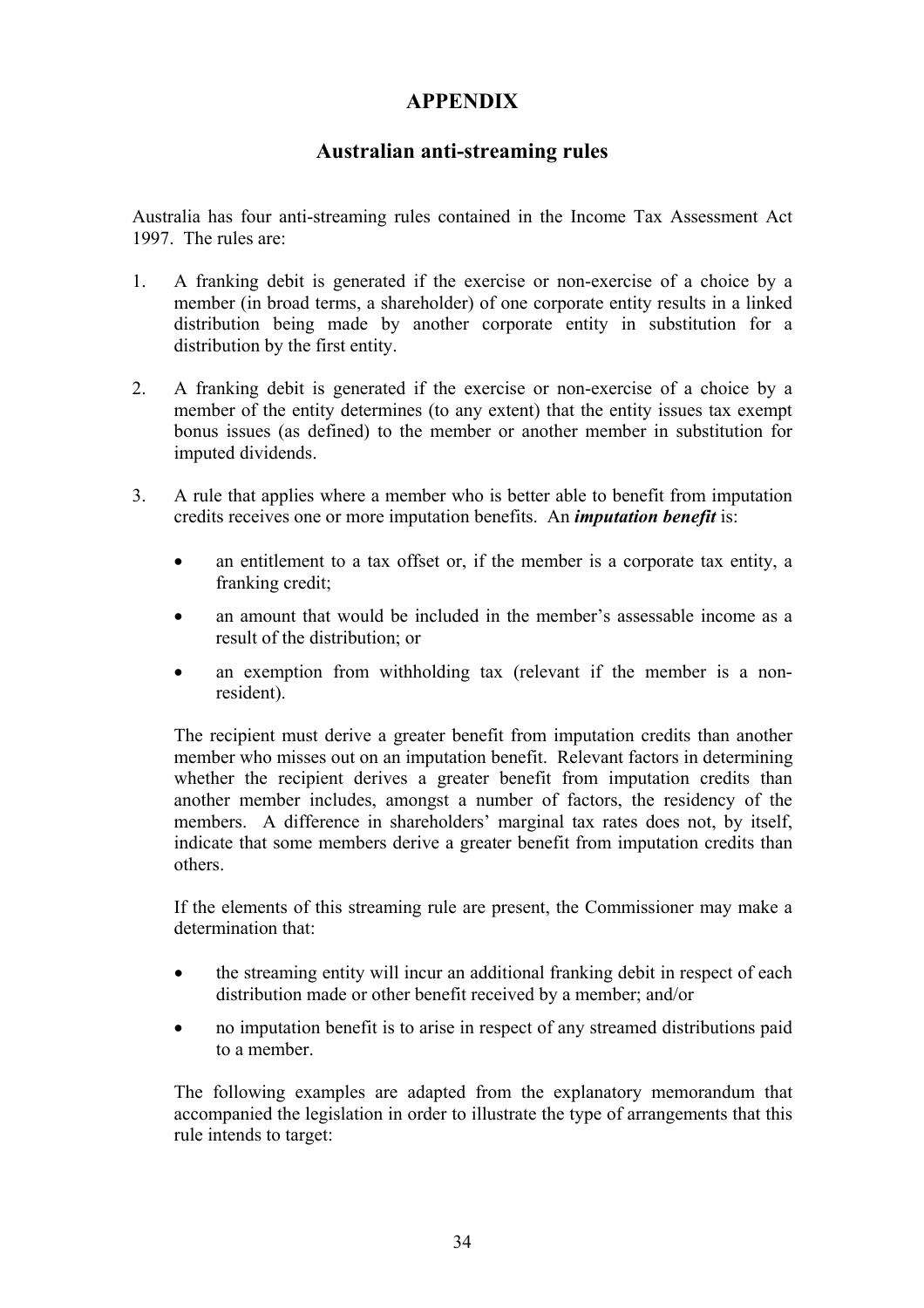#### **Single distribution streaming by a non-resident controlled company**

A non-resident controlled company with resident minority shareholders adopts a strategy of distributing all its franking credits to the minority shareholders while retaining the share of profits belonging to the controlling shareholder in the company. It does this with a view to ultimately paying an unfranked dividend, or paying some other benefit to the majority shareholder, or someone else, in lieu of a dividend (which would include realising accumulated profits as a capital amount on the sale of shares).

#### **Share buy-back – limited imputation credit surplus**

A company has members with differing abilities to benefit from franking credits and a limited supply of credits. It makes a fully franked distribution by buying back off-market the shares owned by taxable residents to stream the limited credits available to those who can most benefit from them.

#### **Share buy-back – excess credits**

A company has more franking credits than it is reasonably likely to use to frank its ordinary distributions. It buys back shares off-market predominantly from members most able to benefit from franking credits because the terms of the buy-back are not attractive to the other members. As a result of the buy-back it uses profits it would not normally distribute, thereby directing a large franked distribution predominantly to those who benefit most from franking credits.

#### **Dividend access share**

A company group contains an operating subsidiary which is owned by a company that has tax losses. The members of the loss company can, because they are not in tax loss, derive a greater benefit from franking credits than the loss company. The members are issued with a dividend access share to stream dividends directly to them. (Broadly speaking, a dividend access share is one that confers no rights and is issued only to enable a shareholder to get a distribution from the company.)

4. A rule requiring disclosure to the Commissioner where an entity's benchmark ratio varies significantly between imputation periods.

#### **Exempting credit rules**

The exempting credit rules are designed to prevent imputation streaming by companies that are effectively owned (up to 95%) by non-residents or tax-exempt entities. Franking credits held by companies subject to these rules can only be used to relieve dividend payments to non-residents from NRWT.

These rules apply to an Australian resident company (the exempting entity) that is effectively owned (directly or indirectly) by a tax exempt or non-resident shareholder (though there is an exception to the rules where the company has New Zealand owners). The exempting entity would be subject to the ordinary imputation rules except that franking credits attached to dividends paid by it would be restricted solely to providing an exemption for NRWT on dividends to non-resident members. None of the franking credits would be attached to dividends paid to resident shareholders, with the credits being cancelled.

If all the shares in the exempting entity were sold to Australian residents, its franking credit account would be converted to an "exempting account". The exempting credits attached to these dividends would continue only to be eligible to reduce non-resident withholding tax where relevant. They otherwise would have no value.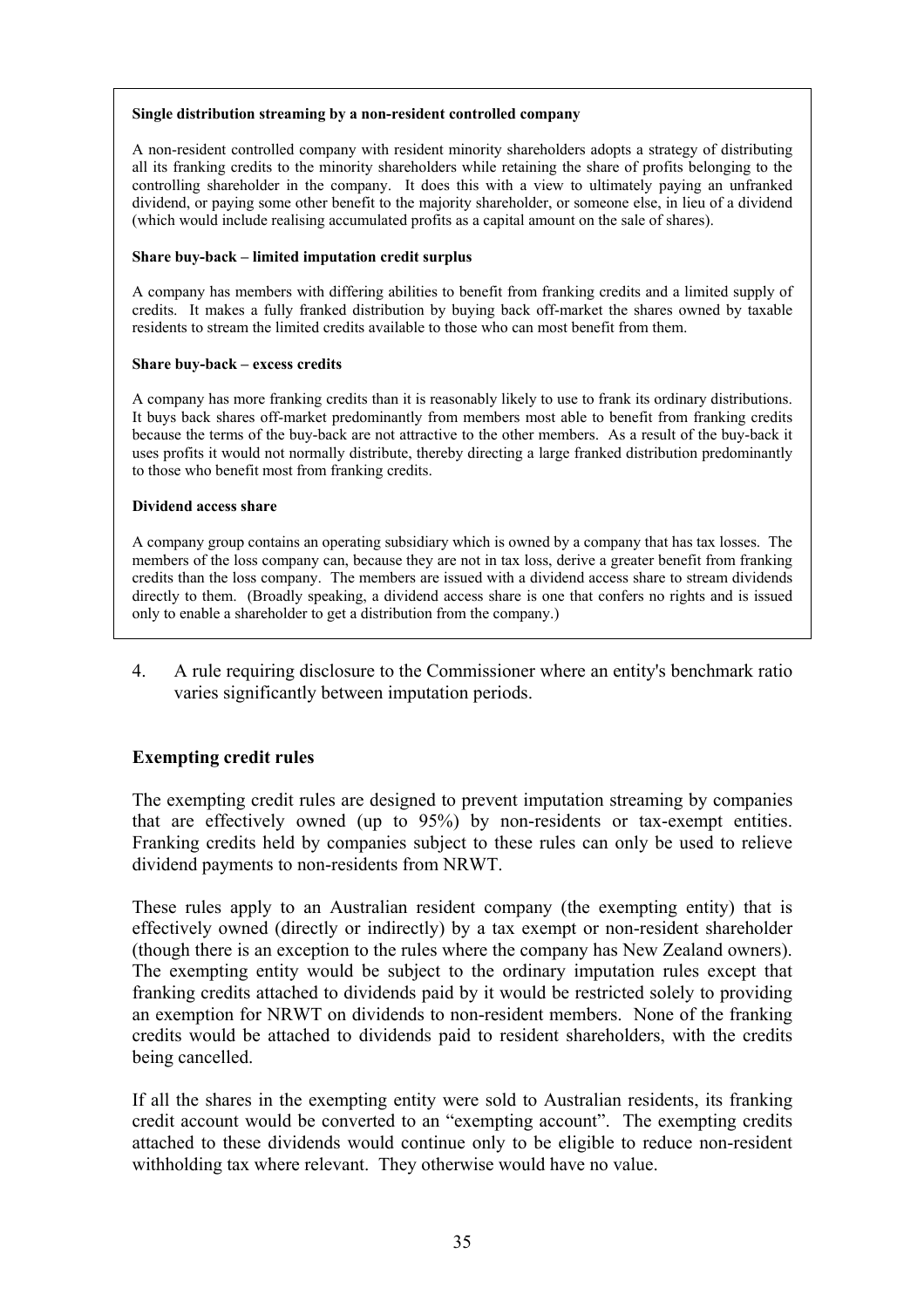#### <span id="page-39-0"></span>**Holding period rule**

This rule requires resident taxpayers to hold shares for a minimum period of at least 45 days to be eligible to use franking credits from dividends paid on those shares as a credit against their tax liability. There are several exceptions to the rule, including an exemption threshold for certain small shareholders.

Furthermore, even if the shares are held for the minimum period, the franking credit is denied if the resident taxpayer has eliminated a substantial part of the risks of their ownership in the shares by other financial transactions during that period. Hence the rule also specifies a 30 percent minimum level of ownership risk.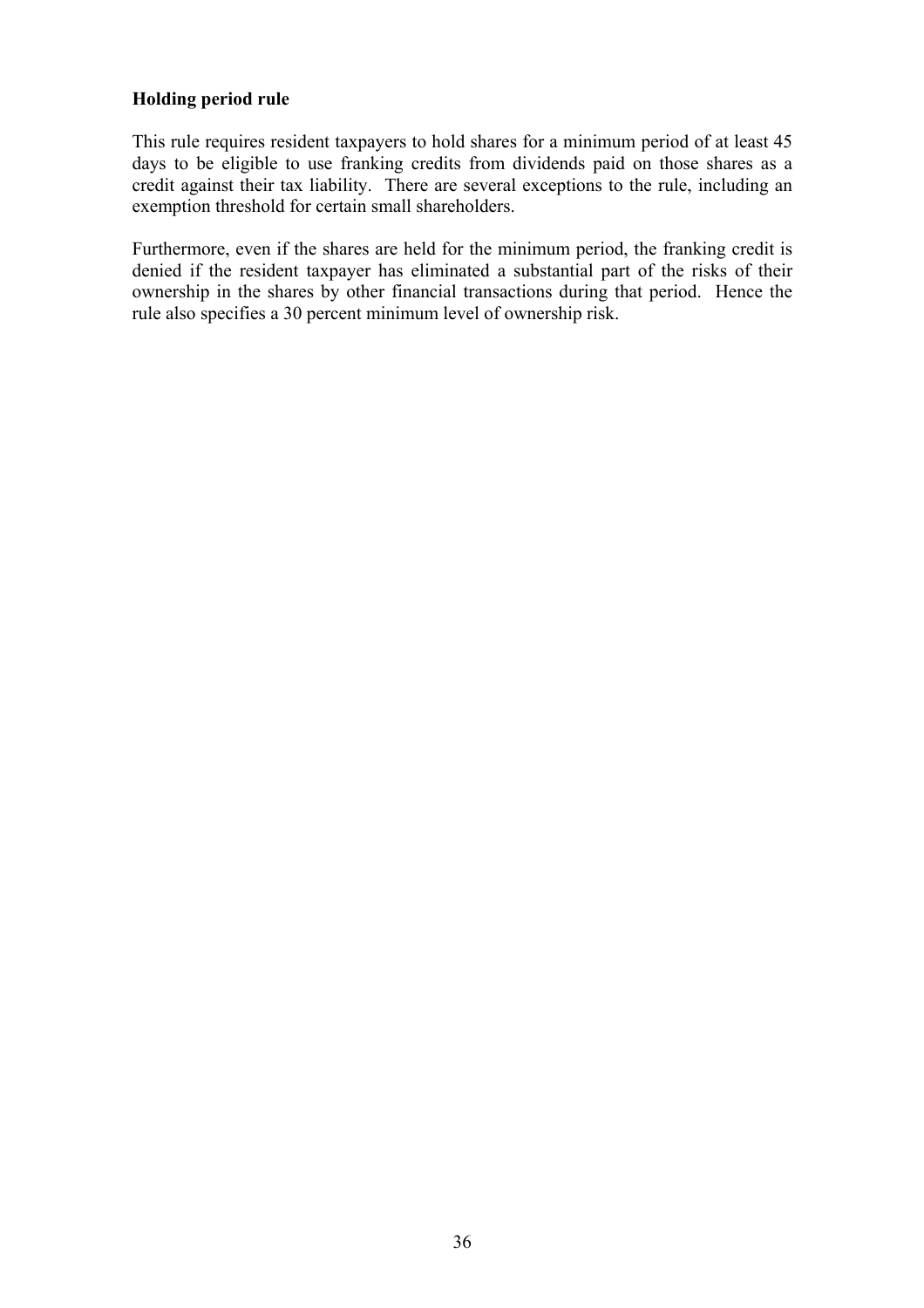**Active income.** Income of a controlled foreign company which is not passive income. It could include, for example, income from the sale of goods manufactured or purchased by the company.

**Benchmark dividend.** The first dividend paid by a company required to maintain an imputation credit account the imputation year (defined below). All subsequent dividends paid during the imputation year must carry imputation credits at the same ratio (unless the Commissioner of Inland Revenue is furnished with a ratio change declaration).

**Classical system.** The classical tax system levies income tax on company profits as they are earned and on dividends distributed to shareholders from those profits without providing any relief for what is essentially double taxation. This is the system that existed in New Zealand immediately prior to the introduction of imputation in 1988.

**Controlled foreign company (CFC).** A foreign company controlled by a small number of resident shareholders.

**Double tax agreement.** A bilateral treaty between countries designed to avoid, or provide relief from, double taxation and to prevent fiscal evasion.

**Exempting credit rules.** Australian antiavoidance measures designed to prevent imputation "streaming" by targeting companies that are effectively owned by non-residents or exempt entities. Discussed in the Appendix.

**Fair dividend rate.** The method of calculating income from international share investments applying from 1 April 2007.

**Foreign investor tax credit.** The foreign investor tax credit rules reduce the combined income tax and non-resident withholding tax imposed on foreign investors with interests in a New Zealand company to 30%. A company is entitled to a foreign investor tax credit when it pays a supplementary dividend (also defined) of the same amount to its non-resident shareholders. The foreign investor tax credit can then be offset against the company's income tax liability.

**Franking.** The Australian equivalent of New Zealand's imputation system**.** The terms "franking" and "imputation" are often used interchangeably.

**Holding period rules.** Australian antiavoidance rules to prevent the short-term transfer of shares over dividend payment dates. Discussed in the Appendix.

**Hybrid instrument**. Securities that combine elements of both equity and debt.

**Imputation.** A tax system whereby credit for all or part of the income tax paid at the company level is passed through to shareholders when dividends are paid.

**Imputation year.** The period 1 April to 31 March, irrespective of the company's balance date.

**Imputation credit shopping.** Describes an arrangement in which imputation credits earned by one group of companies are sold to the shareholders of a different group of companies.

**Imputation streaming.** When companies direct imputation credits to shareholders who can use them, while providing some other benefit to shareholders, such as non-residents, exempt or tax loss shareholders, who cannot fully use the credits.

**Integration principle.** The principle that income earned at the company level is attributed to the shareholder and taxed at the shareholder's personal tax rate.

**Mutual recognition.** A system under which Australia and New Zealand each provide tax credits to their resident individuals who receive company distributions from across the Tasman, to compensate for tax paid in the other country.

**Non-resident withholding tax (NRWT).** An amount withheld by the party making payment to a non-resident (payee) of non-resident withholding income and paid to Inland Revenue. Non-resident withholding income comprises income derived from New Zealand consisting of dividends (other than investment society dividends and, from 1 October 2007, dividends from portfolio listed companies), royalties derived by a non-resident, or interest and investment society dividends derived by a non-resident (except those carrying on business through a fixed establishment). The NRWT rate for dividends is ordinarily 30% of the nonimputed amount, though this can be reduced to 15 percent under an applicable double tax agreement.